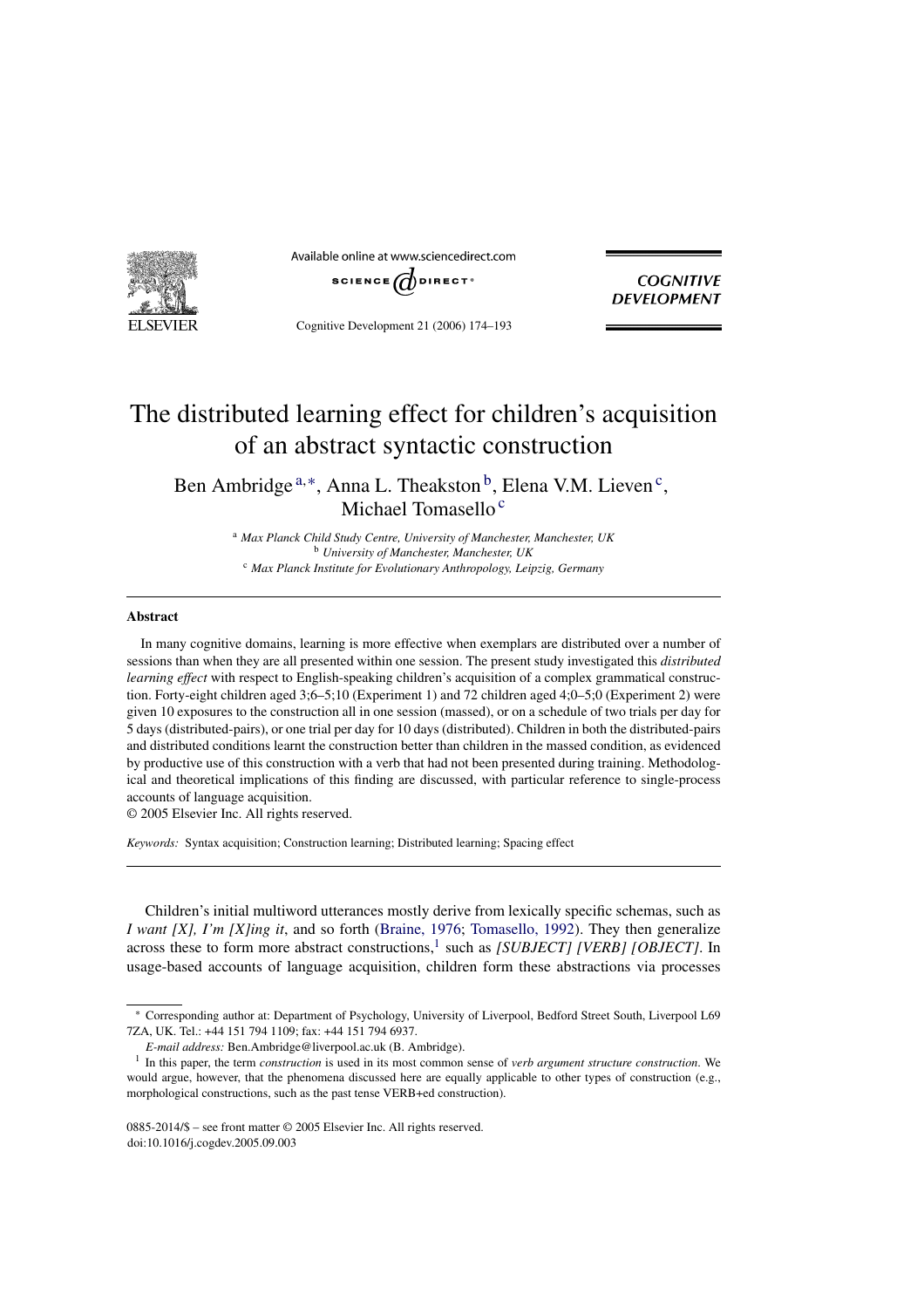of schematization and analogy [\(Tomasello, 2003\).](#page-19-0) Importantly, schematization and analogy are *general* learning processes that have their conceptual origins in non-linguistic domains. [Piaget](#page-18-0) [\(1952\)](#page-18-0) discusses the development of generalized sensory-motor schemas for acting on objects in infancy, and Gentner and colleagues have investigated analogy formation in various domains of later conceptual development (e.g., [Gentner, Loewenstein, & Thompson, 2003;](#page-18-0) [Kotovsky &](#page-18-0) [Gentner, 1996; L](#page-18-0)owenstein & Gentner, 2001).

Under their *structure mapping* theory, [Markman and Gentner \(1993\)](#page-18-0) argue that the basis of analogy is relational similarity: the existence of similar internal relations between elements of the two structures to be mapped (see also [Goldstone, 1996;](#page-18-0) [Holyoak & Koh, 1987;](#page-18-0) [Holyoak &](#page-18-0) [Thagard, 1989\).](#page-18-0) Providing the two structures share this relational similarity, *object commonality* – similarity between a particular element of one structure and the corresponding element of the other structure – is not required for an analogy to be made. As an experimental demonstration, children might be shown two pictures: one of a truck towing a car and the other of an identical car towing a boat. When asked to indicate the item in the second picture that is the "best match" for the car in the first picture, children tend to choose not the car, but the boat. Children are able to align the *tow-er/tow-ee* structure of the two pictures, and form an analogy between the two *tow-ees*.

As an analogous linguistic example, consider the hypothetical utterances *I kiss Mummy* and *Daddy threw the ball*. Although the two utterances have no morphemes in common, they share relational similarity such that the agent–action relation between *I* and *kiss* parallels the relation between *Daddy* and *threw*, whilst the action–patient relation between *kiss* and *Mummy* parallels the relation between *throw* and *the ball*. Thus, this relational similarity allows the child to form an analogy between the two utterances and move towards a wholly abstract *SVO* construction schema.

Although the formation of abstract constructions (via schematization/analogy) is a crucial feature of any constructivist acquisition theory, very little experimental research has investigated the specific details of this process. Factors that have been hypothesized to influence this process include (1) the token frequency of the schema in the child's input [\(Cameron-Faulkner, Lieven, &](#page-17-0) [Tomasello, 2003;](#page-17-0) [Rowland & Pine, 2000;](#page-18-0) [Theakston, Lieven, Pine, & Rowland, 2001, 2002\);](#page-19-0) (2) the variability or type frequency of variable elements in the construction (e.g., of the VERB in the *I'm [VERB]ing it* construction; [Bybee, 1995;](#page-17-0) [Gomez, 2002;](#page-18-0) [Onnis, Monaghan, Christiansen,](#page-18-0) [& Chater, 2004\);](#page-18-0) (3) the presence in the construction of invariant elements, such as pronouns and inflectional morphemes [\(Childers & Tomasello, 2001;](#page-18-0) [Pine, Lieven, & Rowland, 1998\);](#page-18-0) and (4) prior knowledge of related constructions [\(Abbot-Smith & Behrens, in press;](#page-17-0) [Croft, 2001;](#page-18-0) [Elman](#page-18-0) [et al., 1996;](#page-18-0) [Goldberg, 1995;](#page-18-0) [Langacker, 1988, 1991, 2000;](#page-18-0) [Ruhland, Wijnen, & van Geert,](#page-19-0) [1995\).](#page-19-0)

One factor that has not been studied is the temporal distribution of exemplars of the construction in the input. There are three plausible hypotheses. First, based on previous learning research, we might hypothesize that construction learning will show the well-known *distributed learning* or *spacing* effect: given a certain number of exposures to a stimulus, or a certain amount of training, learning is always better when exposures or training trials are distributed over several sessions than when they are massed into one session. This finding is extremely robust in many domains of human cognition. For example, in a meta-analysis of 97 studies, [Janiszewki, Noel, and Sawyer \(2003\)](#page-18-0) found a distributed learning effect for meaningful and meaningless stimuli (real words versus nonce), familiar and novel stimuli, isolated and embedded stimuli (single word alone versus target word in a sentence), verbal and pictorial stimuli, and for simple stimuli (single words), structurally complex stimuli (sentences) and semantically complex stimuli (homographs). The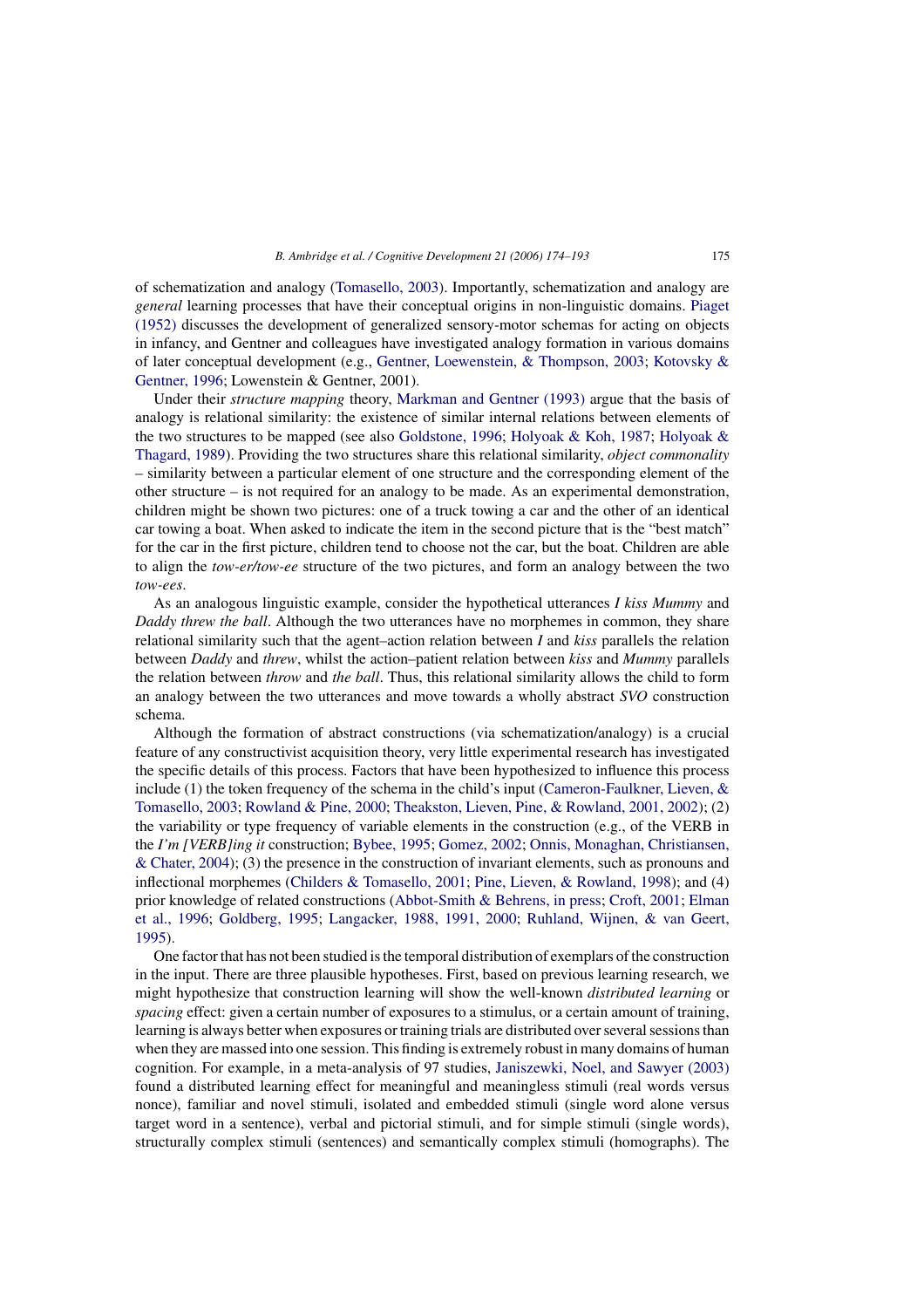effect was observed using both intentional and incidental learning paradigms, with or without simple or complex intervening material between stimuli, and at many different interval lags ranging from minutes to months, assessed with tests of both recall (spontaneous and cued) and recognition. The distributed learning effect is not confined to verbal memory, purely cognitive tasks, or even to humans (see [Dempster, 1996;](#page-18-0) [Underwood, 1961](#page-19-0) for reviews).

Perhaps of special importance in the current context, two studies have found a distributed learning effect for the learning of words in young children [\(Childers & Tomasello, 2002;](#page-18-0) [Schwartz](#page-19-0) [& Terrell, 1983\).](#page-19-0) Most dramatic is [Childers and Tomasello's \(2002\)](#page-18-0) finding that, for both nouns and verbs, four presentations on different days were more effective than eight presentations on a single day. As in the usage-based account, word learning and construction learning are conceptualized as a single process, simply operating on a different scale, it would seem plausible that the distributed learning effect would also apply to construction learning (the *distributed-advantage* hypothesis).

However, there is an important difference between word learning and construction learning: Word learning involves repeated presentation of identical lexical items, whereas construction learning involves different exemplars, so that the creation of the construction requires an abstraction across exemplars. To our knowledge, no study to date has investigated the possibility of a distributed learning effect for the abstraction process using linguistic stimuli. In fact, some experimental investigations of structure mapping have shown an advantage for massed over distributed presentation in non-linguistic domains. For example, in a study conducted by [Loewenstein and](#page-18-0) [Gentner \(2001\),](#page-18-0) 3-year-old children were shown the location of a toy in two structurally identical but perceptually different *hiding rooms*, then searched for the toy in third room, structurally identical to the first two. Children who were shown the two hiding rooms simultaneously (massed presentation) were more successful at locating the toy in the third room than children who were shown the two hiding rooms one at a time (distributed presentation), presumably because simultaneous presentation of the two rooms facilitated the comparison process (see also [Gentner,](#page-18-0) [Loewenstein, & Thompson, 2003;](#page-18-0) [Kotovsky & Gentner, 1996\).](#page-18-0)

A second, competing hypothesis in the present study, therefore, is that acquisition of a partially abstract construction will be facilitated by massed as opposed to distributed presentation (the *massed-advantage* hypothesis) because the relational similarity between the utterances will be more apparent when those utterances are temporally contiguous than when they are more widely distributed in time.

A third hypothesis is that the optimum presentation schedule is one which involves distributed presentation of pairs (or small numbers) of utterances that instantiate the target construction (the *distributed-pairs-advantage* hypothesis). Gentner (personal communication, May 20th, 2004) suggests that this schedule combines the advantages of massed and distributed presentation as the presentation of two instantiations of the construction together "will help [the child] extract and encode the relation ... and having those pairs spaced will help him consolidate future access to that relation".

The aim of the present study, then, was to investigate which of these three hypotheses, if any, most accurately describes early construction learning. Toward this end, in the present study 3 to 5-year-old children were presented with 10 different instantiations of the highly infrequent object-cleft construction all at once (massed) or of a single instantiation per day for 10 days (distributed) or on a schedule of one pair per day for 5 days (distributed-pairs). A control group was given single instantiation. Children's learning of this construction was then assessed using an elicited-production test, in which they were required to use this construction with a verb that was not presented in this construction during training.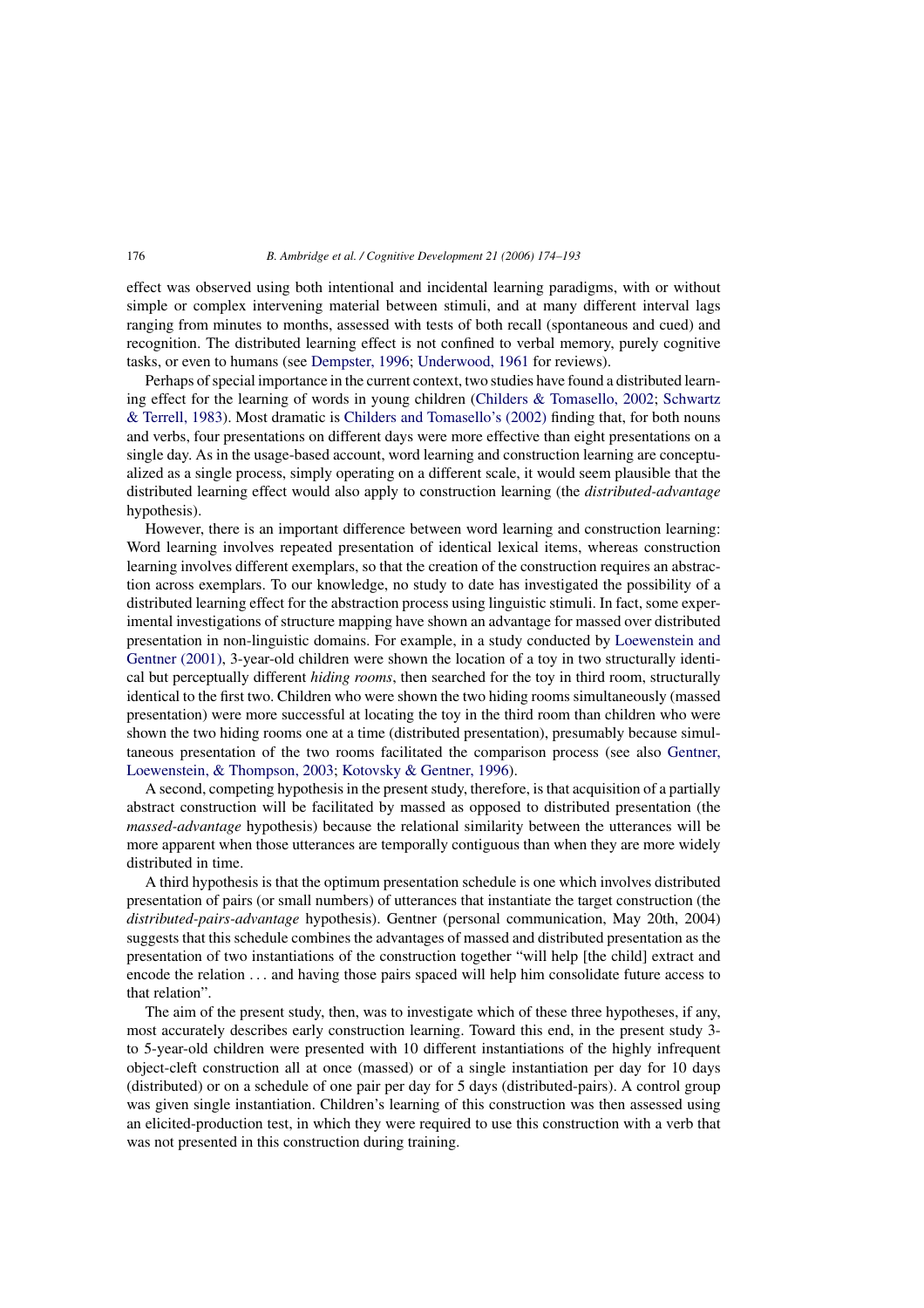#### **1. Experiment 1: construction learning—massed versus distributed-pairs**

Experiment 1 was designed to compare the *massed-advantage* and *distributed-pairs-advantage* hypotheses.

## *1.1. Method*

#### *1.1.1. Participants*

Participants were 36 children aged 3;6–4;6 (*M* = 4;3) and 36 children aged 4:10–5:10 (*M* = 5;4) consisting of an approximately equal number of males and females. All participants had English as their first language and attended primary schools in Manchester, England. In total, 117 children were tested, of whom 45 were subsequently excluded. Children were excluded if they were unable to complete the warm-up session (10 children), displayed uncooperative behaviour having begun the study (5 children), were absent from school for one or more training sessions (11 children), or, having begun the study, failed to repeat at least four target utterances during training (12 children) or (for the control groups) the sole target utterance (7 children). It must be acknowledged that the drop-out rates for both this study and Experiment 2 were high. However, if we do not count children that were excluded before the training phase of the study began (a figure which is often unreported), and those who were absent for one or more sessions, then the drop-out rates are 20% and 24%, respectively. That these rates are still relatively high reflects the need to exclude children who were unable to successfully repeat E2 during training. Pilot testing revealed that children who did not repeat at least four target utterances over 10 trials during training typically produced no scorable responses at test.

### *1.1.2. Materials*

Over the course of the study, five different animal puppets performed actions on 10 familiar inanimate objects (such as a cup, a tree and a cake). During the training and test sessions the experimenter used 14 monosyllabic, transitive, English verbs to describe the various actions performed by the animals on the objects (*bite, hold, touch, take, punch, hide, choose, grab, rub, pull, move, kick, drop, find*). The verbs used were selected as the 14 most frequent monosyllabic, transitive verbs from the spoken-texts section of the British National Corpus that could easily be performed by the puppet characters on inanimate objects,<sup>2</sup> (verbs and frequencies can be found in [Table A.1\).](#page-16-0)

The construction chosen for this investigation was the past tense object-cleft construction *It was the [OBJECT] that the [SUBJECT] [VERBed]*<sup>3</sup> as instantiated by such sentences as *It was the cup that the frog took*. Note that, in common with constructions, such as the *for* dative and the *by* passive, this construction is partially abstract and partially concrete: Only the nouns and the verb vary, and the morphological *–ed* marker is often present on the verb. This construction was chosen for three reasons. Firstly, the construction is relatively complex and infrequent and as such, is unlikely to be previously known to young language learners. Secondly, the construction does not conform to canonical English word order. Thus, children are less likely to revert to a

<sup>2</sup> The verbs used were 14 of the 22 most frequent appropriate verbs in the corpus. The remaining eight (*wash, cut, break, bash, hit, throw, eat and push*) were selected for use in additional tests of repetition and priming which were discontinued after pilot testing.

<sup>&</sup>lt;sup>3</sup> For clarity, this notation is used to represent past tense forms. In fact, 6 of the 14 verbs used have irregular past tense forms.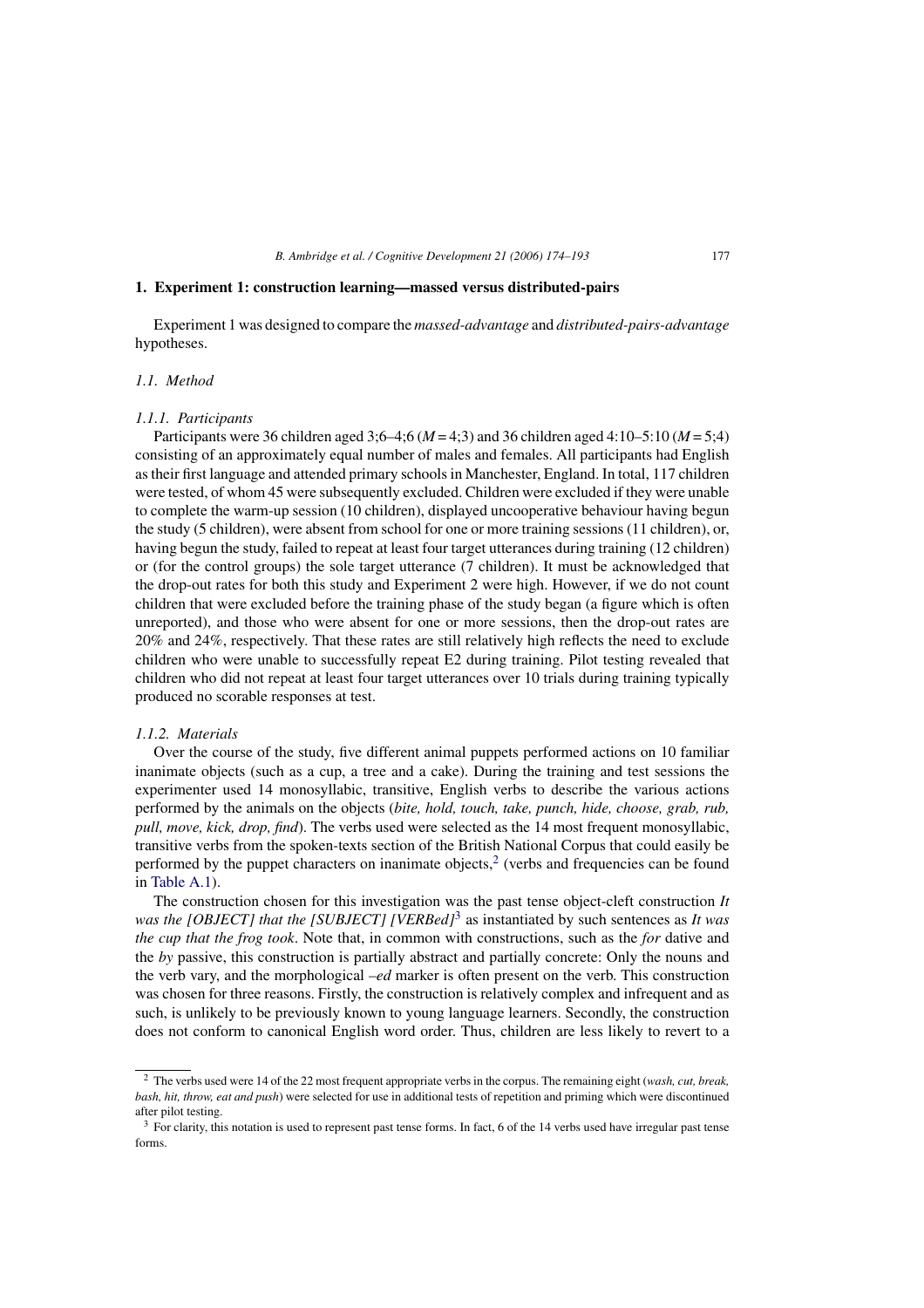canonical *SVO* construction (such as a simple transitive), when attempting to copy or produce this construction, than they would be for constructions that conformed to *SVO* ordering (such as the subject-cleft construction: *It was the frog that took the cup*). Finally, the object-cleft construction has the pragmatic function of drawing attention to the patient of a transitive action. Thus, it was relatively easy to construct an experimental scenario where the use of this construction would be natural and pragmatically felicitous.

#### *1.1.3. Design and procedure*

In a warm-up session, children were introduced to the two experimenters and invited to name the animal puppets and objects to be used in the study, which the vast majority were easily able to do. As well as serving as a warm-up, this ensured that all children knew the names of the animals and objects before the start of the experiment. As a further warm-up, children were asked to repeat, following the second experimenter (E2), five intransitive utterances, each of which included one of the animal characters as the subject (e.g., *The duck is flying, The bear is sleeping*). This was to introduce the children to the procedure of the training section of the experiment, where they would be required to repeat E2 but not the first experimenter (E1).

Each child (except for those in the control group) then participated in 10 training trials. Each of these trials comprised one exposure to the past tense object-cleft construction schema *It was the [OBJECT] that the [SUBJECT] [VERBed]* (with the sentence repeated). For each trial, the procedure was as follows: the experimenter (E1) selected the appropriate animal puppet and two objects—the patient object and the distracter object. E1 then made the puppet perform the appropriate action on the patient object, whilst describing the action performed using a simple transitive sentence in the past tense (e.g., *The frog took the ball*). However, E1 always (apparently mistakenly) named not the actual patient object but the distracter object. The second experimenter (E2) then corrected the experimenter, always using a past tense object-cleft construction (e.g., *No, it was the cup that the frog took!*). E2 then repeated this utterance to give the two sentences constituting one training trial for the utterance type and invited the child to repeat the utterance. The procedure for each of the 10 trials is summarized in the following example.

C: It was the *cup* that the frog took.

The verb, the subject (agent), the patient object and the distracter object were always selected at random by computer, with the stipulation that each verb could appear only once, each subject twice and each object twice (once as a patient object and once as a distracter object). The schedule on which the 10 training trials were presented was manipulated as a between-subjects variable. Trials were presented either all in one session with one immediately following the other (massed condition), or on a schedule of two trials per day, presented consecutively, for five consecutive days (distributed-pairs condition). Children in a control condition were given a single training trial. Ideally, these children would have received no training and completed only the test phase. However, pilot testing revealed that children who had received no training were not able to comprehend the procedure of the test phase (an issue to which we will return after introducing the test phase procedure).

For the children in the distributed-pairs condition, the experimenters took care to minimize any extra contact time as compared with children in the massed condition, giving only minimal greetings and no new instructions.

Generally, children learned quickly to repeat E2 with minimal or no prompting. For all except the first trial, E2 presented the sentence twice, whether or not children successfully repeated it.

E1: (*produces frog, cup, ball; frog takes cup*) The frog took the ball.

E2: No, it was the *cup* that the frog took. It was the *cup* that the frog took.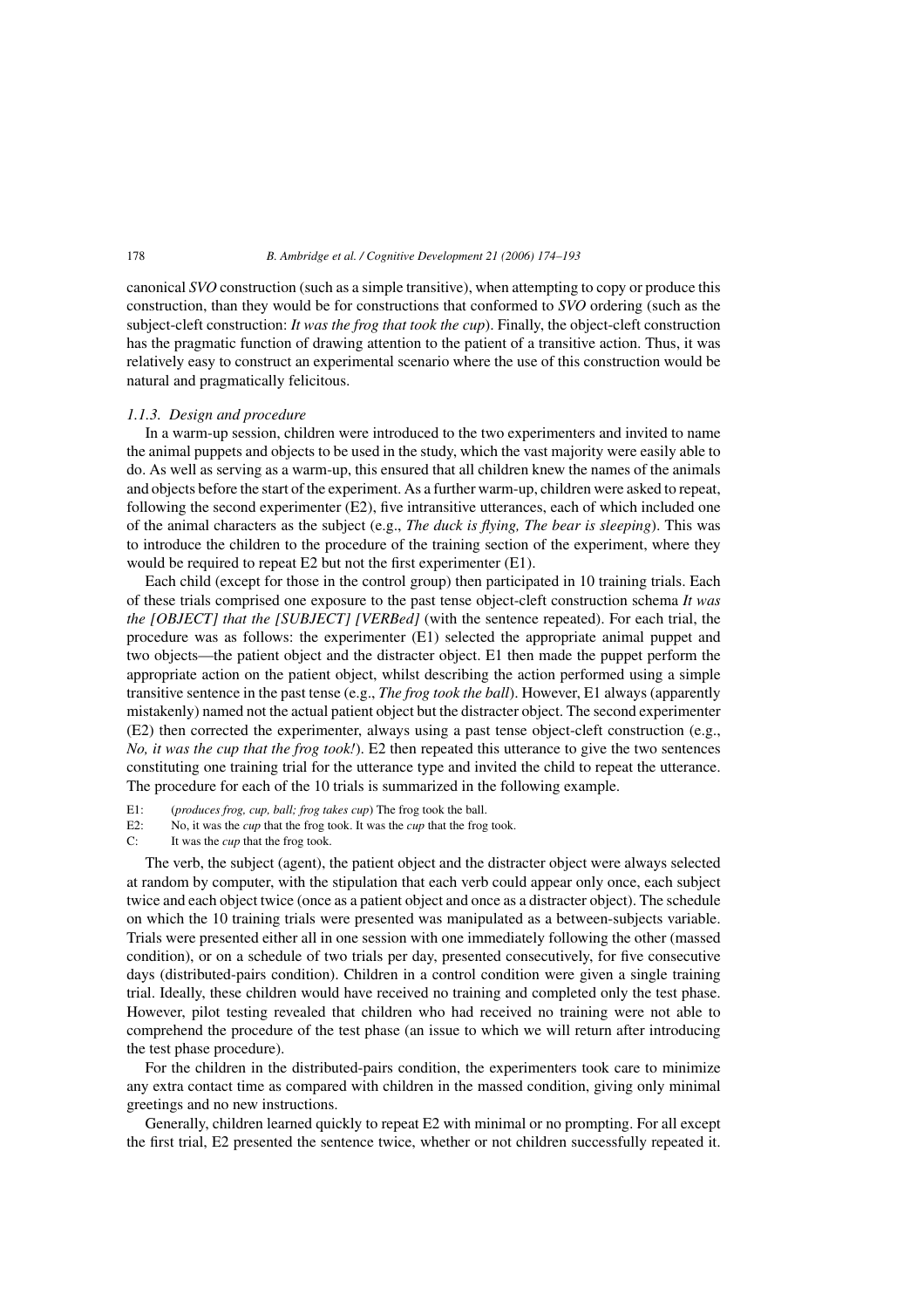For the first trial, E2 presented the sentence as many times as was necessary to elicit a successful repetition, up to a maximum of five presentations (except for the control group, for whom the sole utterance was presented twice). Children's attempts at repetition during training were recorded and scored according to the same criteria used for utterances produced during the test session, as outlined below.

The elicited-production test was presented immediately after the end of the training phase (i.e., on Day 5 for the distributed-pairs group, and on the one and only day for the massed and control groups). The rationale of the test was to investigate the extent to which children had acquired a productive, partially abstract object-cleft construction by assessing their ability to use a verb not presented during training in this construction.

Immediately after the final training trial, E1 introduced the test session saying "Now we're going to do some more, but this time E2 isn't going to tell me if I get it wrong, because I want you to tell me. But I want you to tell me exactly like E2 would, try and say it exactly like E2". E1 then followed the same procedure as for the verbs in the training session, using four verbs not used during training (*move, kick, drop, find*) with the child attempting to provide a correction for each of the experimenter's four erroneous transitive utterances. All children readily understood the game and attempted to provide a correction at the relevant point. As during training, the order of presentation of the four verbs and the selection of the subject and objects was randomized. The reason why children in the control group were given one training trial (as opposed to zero) should now be apparent. Without at least one training trial, children in the control group would not know that they should use the object-cleft construction to correct E1 during the test phase, even if this construction were part of their productive repertoire. Indeed, as mentioned previously, pilot testing revealed that, without exception, children who were given no training produced no response (other than a simple "no" or a shake of the head) at test.

#### *1.1.4. Scoring*

In the course of the test phase, four utterances were elicited from each child. However, every utterance produced by each child in this phase was recorded and included in the analysis (in practice, almost every child in both this study and Experiment 2 produced four utterances, with only five children across both studies producing five or six). Retraced part utterances were not counted. For example, the utterance *It was <the frog uh> [//] the cup that the frog bit* would be classified as a target object-cleft utterance. Using the scoring criteria shown in [Table A.2,](#page-17-0) every utterance that used a target object-cleft construction, or one of four non-target constructions, was classified into one of the following mutually exclusive categories.

- Target object-cleft, for example, *It was the cup that the frog took*.
- Object-NP clause (or *reduced cleft*), for example, *It was the cup*.
- Subject-cleft, for example, *It was the frog that took the cup*.
- Transitive, for example, *The frog took the cup.*
- Subject–object error: Swap or duplication of subject (agent) and/or object (patient), for example, *It was the frog that the cup took.; It was the frog that the frog took*.

If, for a given trial, a child gave no response, or a response that did not fit into any of these categories, the trial was scored as *other*. This procedure was designed to avoid large number of irrelevant utterances entering into the analysis, whilst ensuring that a minimum of four data points were recorded for each child.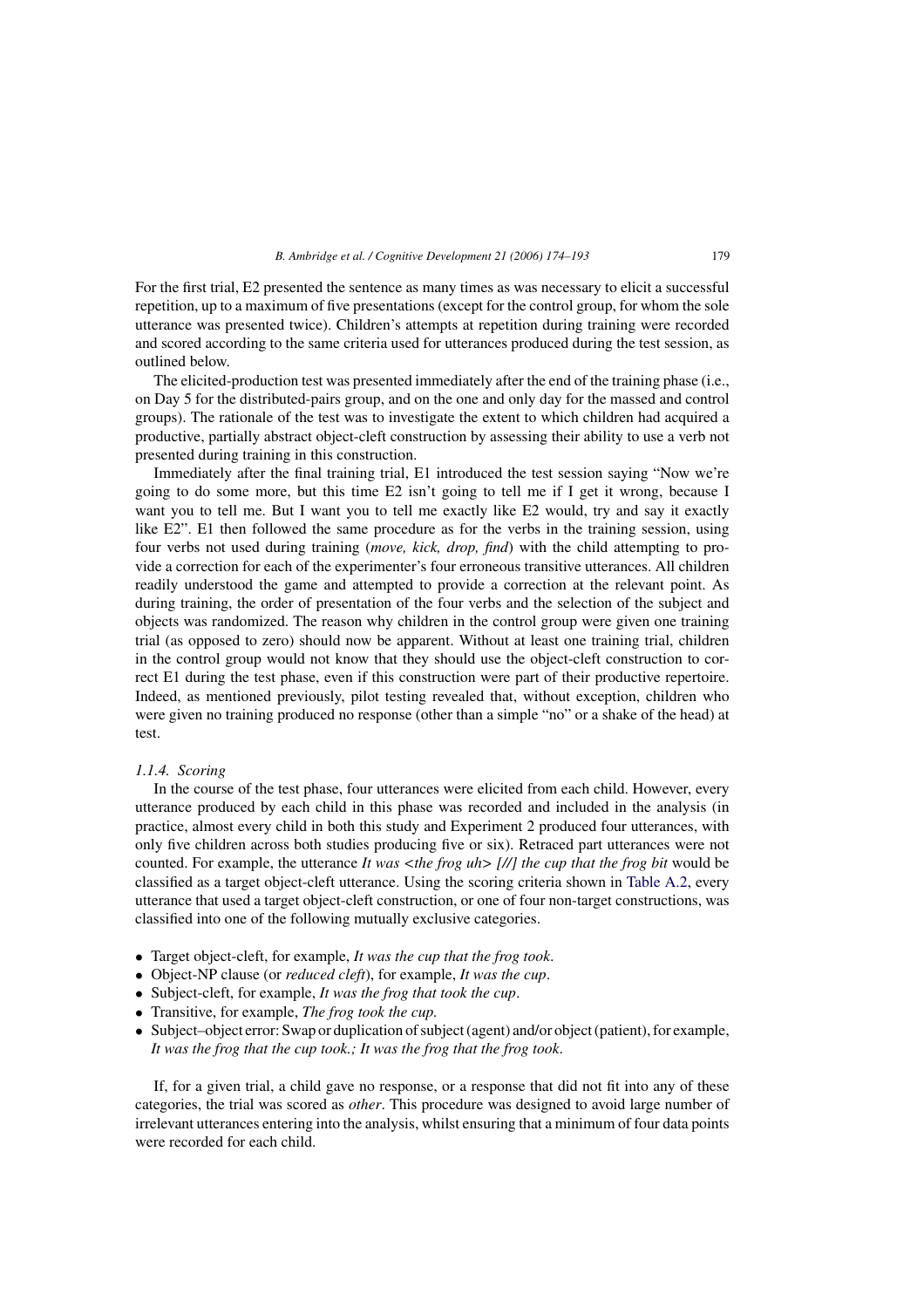Utterances in which a child substituted particular items for different but semantically appropriate items from the same syntactic category were scored as if no such substitution had occurred (see [Table A.2](#page-17-0) for permitted substitutions). For example, an utterance such as *That's a cup what he dropped* would be scored as a correct form of the target utterance *It was the cup that the frog dropped* since the substitutions of *that* for *it* (demonstratives), *is* for *was* (forms of *BE*), *a* for *the* (articles), *what* for *that* (complementizers) and *he* for *the frog* (NPs) still result in a grammatical object-cleft utterance, and do not affect the underlying syntactic structure of the utterance. The only exception to this was if, in the test session, a child substituted a verb that had been presented in an object-cleft construction during training. In this case, the utterance was scored as unclassifiable (other) as it cannot be taken as evidence for the formation of an abstract object-cleft construction. Substitutions for verbs not previously presented during the experiment were allowed. Errors of verb agreement and tense were also ignored (in fact, such errors virtually never occurred, perhaps because E1 always supplied the appropriate verb form in his erroneous transitive sentence). On no occasion did a child substitute the distracter object for the patient object, or for any other object; neither did any child substitute the subject for another character.

One scoring decision that requires clarification is the decision to classify *what* as a correct complementizer in this construction (e.g.,*It was the cup what the frog dropped*). This is a reflection of the fact that in many Northern dialects of British English, including the Manchester dialect spoken by the majority of the participants, *what* is an acceptable relative pronoun in this and related constructions. *What* and *that* were used with approximately equal frequency overall, with some children using exclusively *what* for the entire course of the experiment, even though, for much of the study, children were attempting to copy verbatim the experimenter's utterances in which *what* never occurred.

Children's attempts to repeat E2 during the training phase of the experiment were also recorded and scored according to the same criteria. A few children who had difficulty in producing an appropriate utterance adopted a strategy of "shadowing" E2, copying an utterance at the same time as it was being produced. Such cases were scored as *other*. In all cases, one experimenter wrote down the child's utterances, whilst the other interacted with the child.

In order to check for inter-rater reliability, test sessions for 20 children (10 each from Experiments 1 and 2) were transcribed and coded by a second coder, blind to the hypotheses under investigation. All non-target responses were collapsed together, so that each response was classified as either a target or non-target response. The overlap between the two coders was 98.8%  $(K = 0.96, p < 0.001)$ , denoting agreement on all but one utterance.

#### *1.2. Results*

Statistical analyses were conducted on the proportion of each child's utterances that utilized the target object-cleft construction as a function of the total number of utterances produced by that child. As all analyses were conducted on proportional data, a natural logarithmic transformation was applied to the data. This transformation also corrects for heterogeneity of variance, which occurred for some groups on some measures as a result of floor/ceiling effects. All figures and tables show untransformed proportional data.

## *1.2.1. Analysis of correct responses*

[Fig. 1](#page-7-0) shows the mean proportion of utterances which matched the target object-cleft construction schema for the different training schedule and age groups. Data from the control group are not included in this figure as no child produced a single target utterance.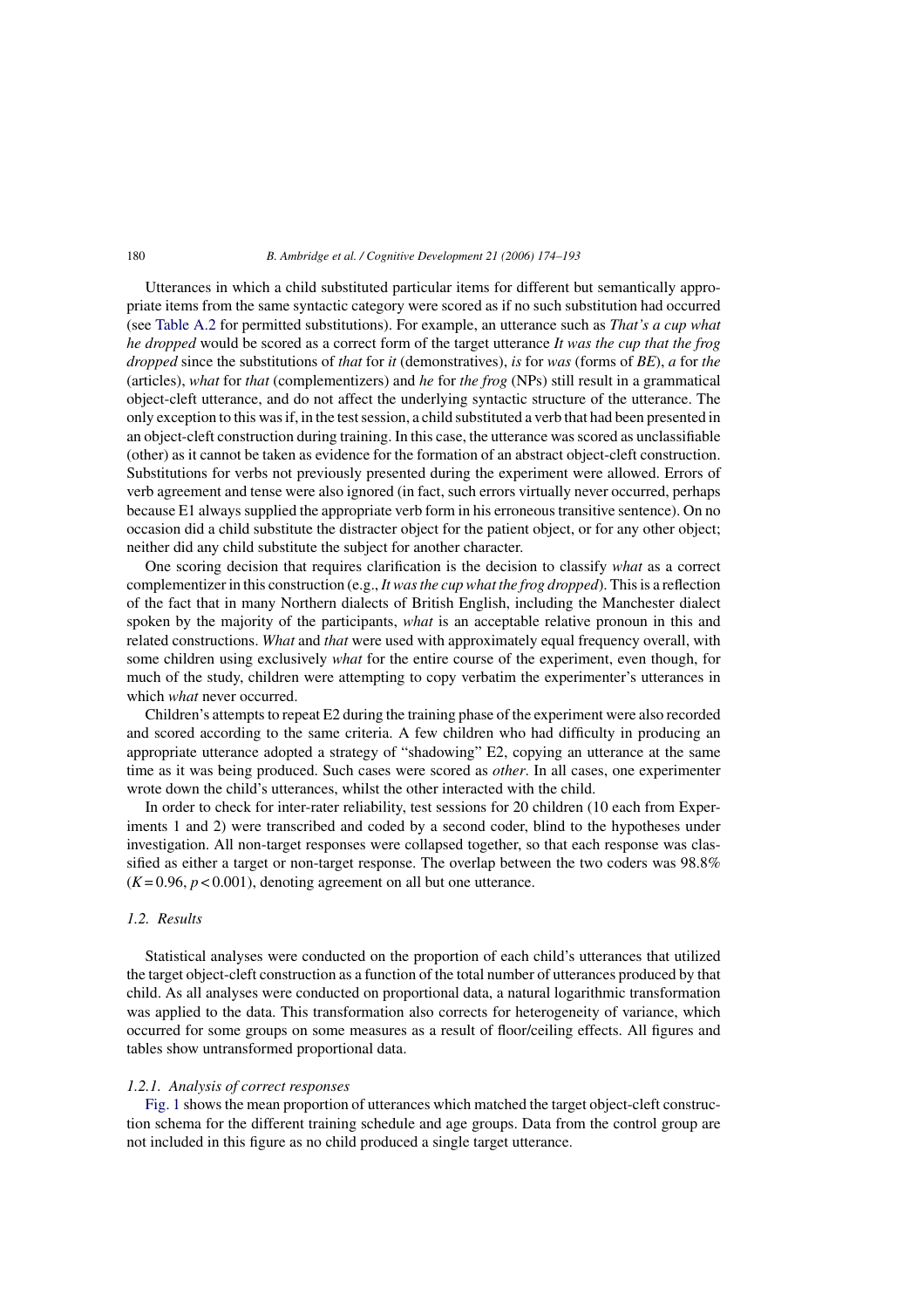<span id="page-7-0"></span>

Fig. 1. Experiment 1. Mean proportion of target object-cleft utterances as a function of each child's total number of utterances by age group and condition (error bars represent standard error). Note: data from the control group are not shown, as no child produced a target response.

 $A$  3  $\times$  2 ANOVA was calculated to investigate the effects of training schedule and age on the proportion of each child's utterances that used the target object-cleft construction. This yielded significant main effects of training schedule ( $M_{\text{massed}} = 0.31$ ,  $M_{\text{distributed-pairs}} = 0.66$ ,  $M_{\text{control}} = 0$ ,  $F_{2,71} = 30.35$ , partial  $\eta^2 = 0.48$ ,  $p < 0.001$ ) and of age  $(M_{3-4 \text{ years}} = 0.22, M_{4-5 \text{ years}} = 0.43$ ,  $F_{1,72}$  = 7.80, partial  $\eta^2$  = 0.10,  $p = 0.007$ ) and a significant training schedule by age interaction ( $F_{2,66} = 5.28$ , partial  $\eta^2 = 0.14$ ,  $p = 0.007$ ). Post hoc tests (Fischer's LSD) revealed that the distributed-pairs group significantly outperformed the massed group  $(p < 0.001)$ , with both of these groups outperforming the control group at  $p = 0.001$  or better. To correct for multiple comparisons, a significance level of  $p = 0.01$  was adopted for all post hoc tests.

To investigate the nature of the interaction, pairwise comparisons (Fischer's LSD) were used to compare the performance of the different training schedule groups at each age. For the younger children, the performance of the distributed-pairs  $(M=0.39)$  and massed  $(M=0.27)$  groups did not differ significantly  $(p = 0.28, n.s.)$ . However, it is noteworthy that the distributed-pairs group significantly outperformed the control group  $(M=0, p=0.001)$ , whereas the massed group did not ( $p = 0.03$ ), at least at the adopted significance level of  $p = 0.01$ .

For the older children, all comparisons reached statistical significance at  $p = 0.005$  or better. The distributed-pairs group ( $M = 0.94$ ) outperformed the massed group ( $M = 0.35$ ), with both groups outperforming the floor-level control group  $(M = 0)$ .

Since the production of one single object-cleft utterance with a verb that was not presented in this construction during training constitutes evidence of a child having formed some kind of abstract construction, perhaps a more appropriate comparison is between the number of children in each training group that produced one or more such utterances. These data are shown in [Table 1.](#page-8-0)

For both age groups, more children in the distributed-pairs training condition than the massed training condition produced one or more target object-cleft utterances at test. No child in the control group produced a target utterance. A series of chi-square calculations compared each of the three conditions for the number of children at each age that produced (or failed to produce) at least one object-cleft. The findings mirror those of our previous analysis. For the younger group, significantly more children in the massed and distributed-pairs conditions than the control condition produced at least one object-cleft at test ( $\chi^2$  = 6.31,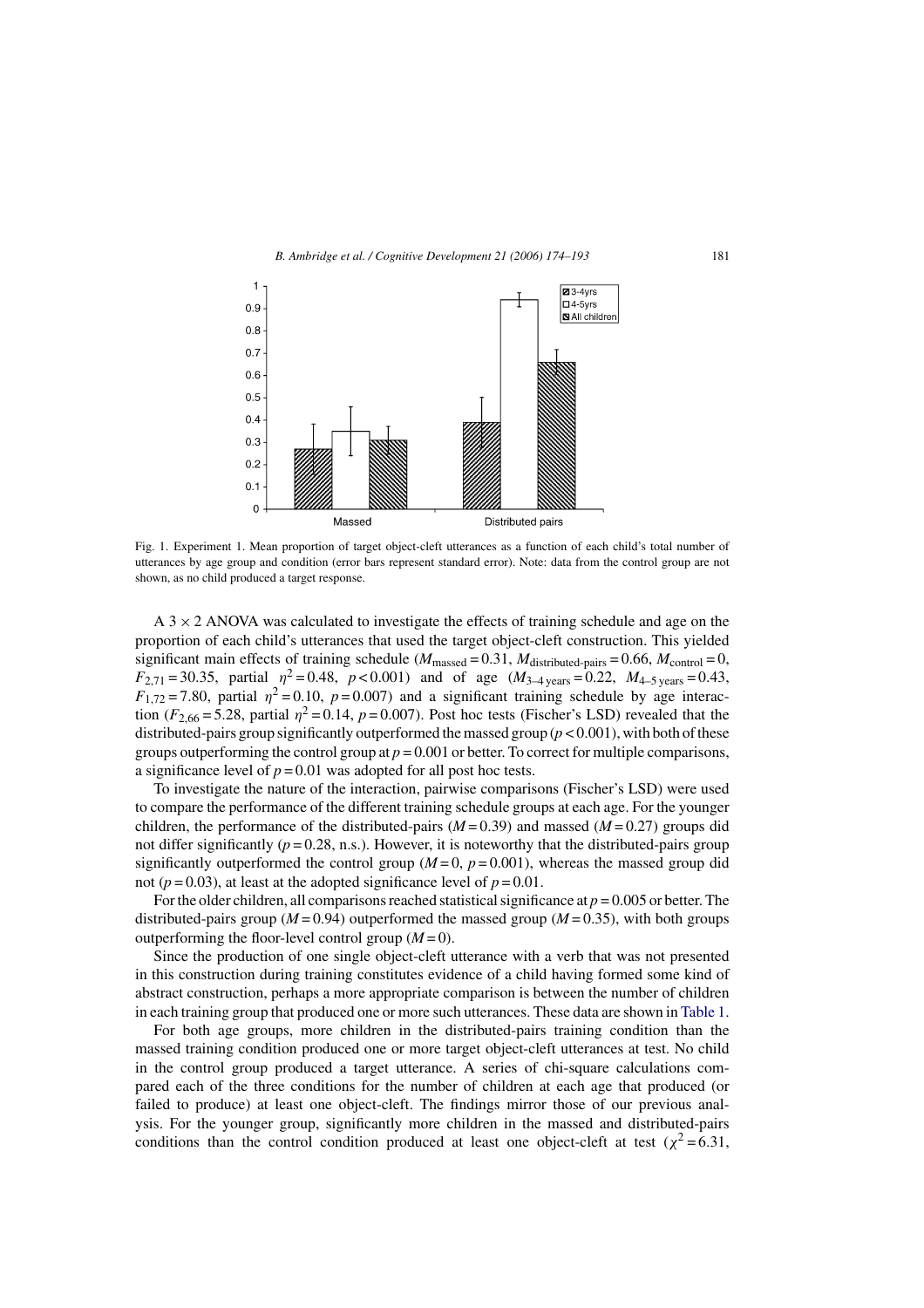| Age          | Training schedule | Group $(n)$ | Children producing at least one cleft |
|--------------|-------------------|-------------|---------------------------------------|
|              | Control           | 12          | $\theta$                              |
| $3-4$ years  | Massed            | 12          | 5                                     |
|              | Distributed-pairs | 12          | 8                                     |
|              | Control           | 12          | $\overline{0}$                        |
| $4-5$ years  | Massed            | 12          | 5                                     |
|              | Distributed-pairs | 12          | 12                                    |
|              | Control           | 12          | $\mathbf{0}$                          |
| All children | Massed            | 24          | 10                                    |
|              | Distributed-pairs | 24          | 20                                    |

<span id="page-8-0"></span>Table 1 Experiment 1: number of children producing at least one target utterance

 $p = 0.03$  and  $\chi^2 = 12.0$ ,  $p < 0.001$ , respectively). The massed and distributed-pairs conditions did not differ significantly ( $\chi^2$  = 1.51, n.s.). For the older children, significantly more children in the distributed-pairs condition than the massed condition produced at least one cleft  $(\chi^2 = 9.88, p < 0.01)$ , with more children in each of these two conditions than the control condition producing a target utterance ( $\chi^2$  = 6.31, *p* = 0.03 and  $\chi^2$  = 24, *p* < 0.001 for the massed and distributed-pairs conditions, respectively). It is particularly interesting to note that every 4- to 5-year-old child who followed a distributed-pairs training schedule produced at least one object-cleft utterance, as compared to less than half of those who followed a massed training schedule.

Considering all the children together, twice as many children in the distributed-pairs condition as the massed condition produced one or more object-cleft utterances at test, and this reached statistical significance at  $p < 0.01$  ( $\chi^2 = 8.89$ ). The difference between each of the training groups and the control groups was significant at  $p < 0.001$  in both cases, with  $\chi^2$  values of 12.67 and 34.29 for the massed and distributed-pairs conditions, respectively.

## *1.2.2. Analysis of non-target responses*

In many cases, where children did not produce a target object-cleft utterance, they instead used an alternative construction that appeared to be related in some way to the target construction. Children's use of non-target constructions in this study, then, has potential theoretical implications for accounts of language acquisition under which children acquire a hierarchically ordered network of interrelated constructions ([Abbot-Smith & Behrens, in press;](#page-17-0) [Croft, 2001;](#page-18-0) [Elman et](#page-18-0) [al., 1996;](#page-18-0) [Goldberg, 1995;](#page-18-0) [Langacker, 1988, 1991, 2000;](#page-18-0) [Ruhland et al., 1995\).](#page-19-0) Table 2 shows the mean proportion of utterances that were classified into each of the five non-target categories. These data, and their implications for *construction conspiracy* approaches will be considered in Section [3.](#page-12-0)

#### Table 2

Experiment 1: mean proportions of non-target utterances as a function of each child's total number of utterances, and corresponding standard deviations

|      | Object-NP clause | Subject-cleft |      | Transitive |      |      | Subject-object error | Other error |      |
|------|------------------|---------------|------|------------|------|------|----------------------|-------------|------|
| Mean | S.D.             | Mean          | S.D. | Mean       | S.D. | Mean | S.D.                 | Mean        | S.D. |
| 0.15 | 0.29             | 0.06          | 0.19 | 0.13       | 0.25 | 0.01 | 0.03                 | 0.17        | 0.29 |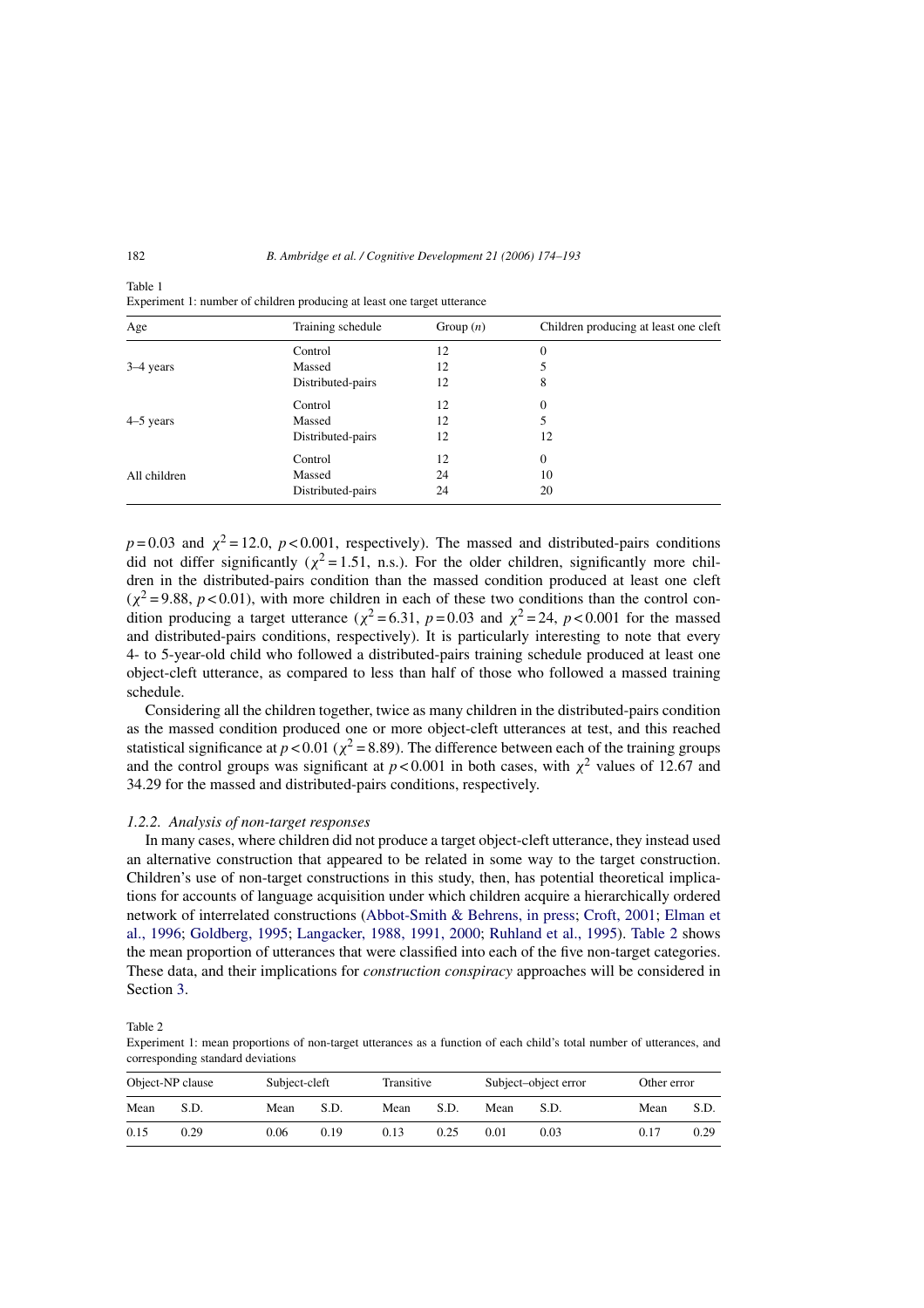#### *1.2.3. Analysis of training phase*

During the training phase of the experiment, all children were asked to repeat each of the cleft-construction sentences produced by the experimenter. It is possible, then, that the significant difference between the performance of the distributed-pairs and massed groups is simply a product of the differential ability of the two experimental groups to repeat these cleft sentences during training. This would not seem likely for two reasons. First, children in the control group necessarily achieved a 100% success rate in repeating E2's sole cleft utterance during training (else they did not proceed to the test phase) but did not produce any such utterances at test. Second children in the remaining two groups proceeded to the test phase only if they had successfully imitated at least four of E2's utterances during training.

Nevertheless, to investigate the possibility that children in the distributed-pairs training group produced more object-cleft utterances during training than did children in the massed-presentation group, a  $2 \times 2$  training schedule by age ANOVA was calculated for the proportion of children's attempts to repeat E2 during training that successfully matched E2's utterance. (The control group was not included in the ANOVA as, due to our exclusion criteria, it was not possible for control group participants to score less than 100% on this measure.) This ANOVA yielded no significant main effect of training schedule  $(M_{\text{massed}} = 0.72$  [corresponding to a mean of 7.62 correct repetitions per child],  $M_{\text{distributed-pairs}} = 0.75$  [mean of 8.29 repetitions],  $F_{1,44} = 0.81$ , partial  $\eta^2$  = 0.02, n.s.), nor any interaction (but did reveal a significant main effect of age, such that the older children successfully imitated E2 on a higher proportion of occasions during training than did the younger children:  $M_{4-5 \text{ years}} = 0.88$ ,  $M_{3-4 \text{ years}} = 0.62$ ,  $F_{1,44} = 18.60$ , partial  $\eta^2 = 0.29$ ,  $p < 0.001$ ). Thus it cannot be argued that the main effect of training schedule observed for the test session can be attributed to the differential ability of the different training schedule groups to successfully follow the training procedure.

## **2. Experiment 2: construction learning—massed versus distributed-pairs versus distributed**

Experiment 1 demonstrated that a distributed-pairs presentation schedule facilitated learning of a partially abstract syntactic construction when compared with a massed presentation schedule. Experiment 2 was designed to compare each of these training schedules to a more widely distributed schedule (of one training trial per day), to see if an even more distributed schedule would help or hinder children's learning. Under Gentner's hypothesis, this new distributed condition should be difficult because children have no chance to compare across sentence types within a reasonable time frame. In this study we also manipulated the variability of the variable element – in this case the verb – during training. This manipulation (henceforth referred to as the *type frequency* manipulation) was designed to test the hypothesis that increased variability of the slotfiller item would facilitate the acquisition of the abstract slot (see [Bybee, 1995;](#page-17-0) [Gomez, 2002;](#page-18-0) [Onnis et al., 2004\).](#page-18-0)

#### *2.1. Method*

#### *2.1.1. Participants*

Participants were 72 children aged 4;0–5;0 (*M* = 4;6) consisting of an approximately equal number of males and females. This age group that was selected as an informal analysis of the results of Experiment 1 revealed that children of this age demonstrated most variability and did not show floor or ceiling effects. Again, all participants had English as their first language and attended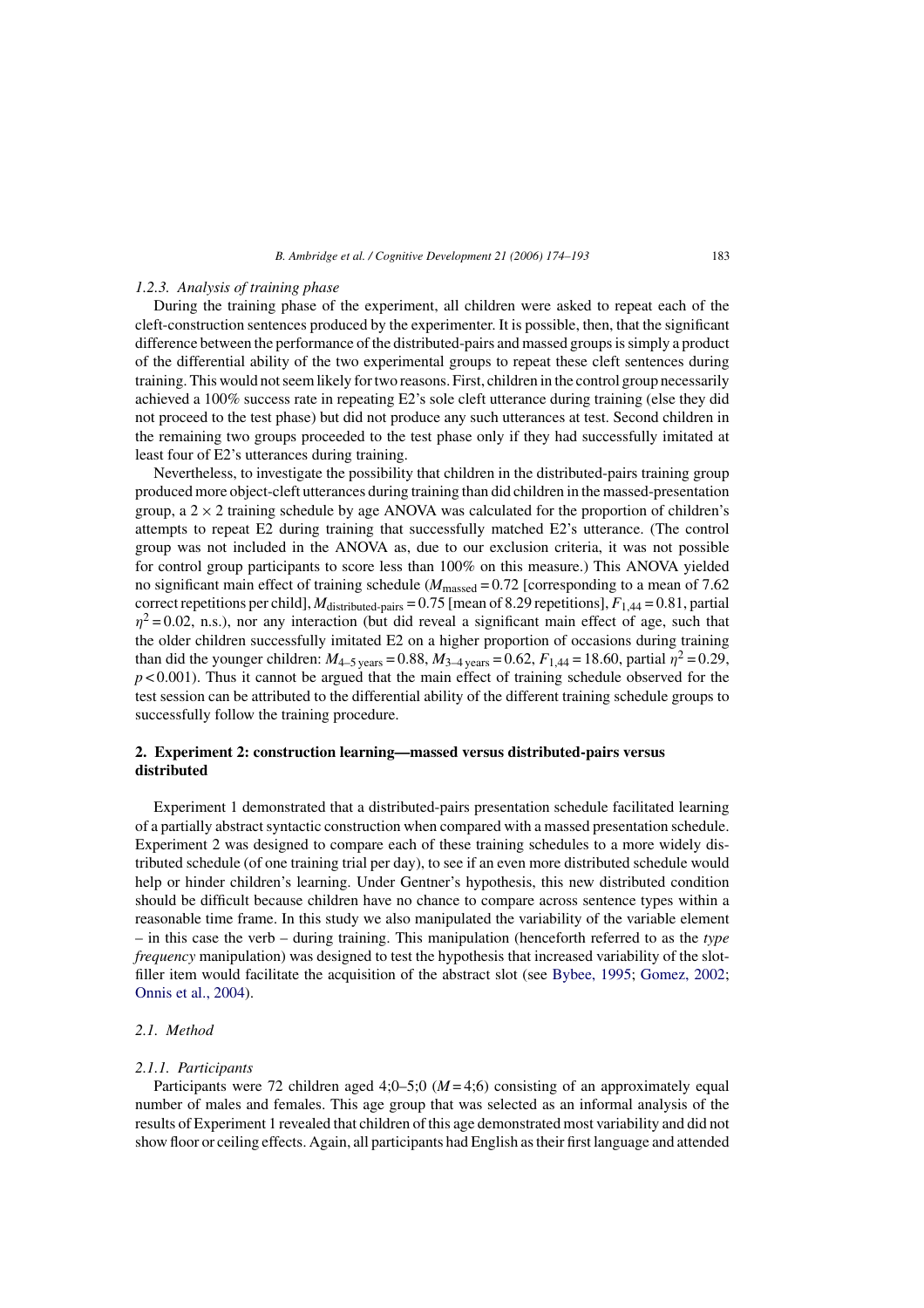primary schools in Manchester, England. In total, 148 children were tested, of whom 76 were subsequently excluded. Children were excluded if they were unable to complete the warm-up session (24 children), displayed uncooperative behaviour having begun the study (15 children), were absent from school for one or more training sessions (16 children), or having begun the study, failed to repeat at least four target utterances during training (21 children). Again, not counting children who were excluded after the warm-up, or due to absence, the drop-out rate for this study was 24%.

Given that the two modifications introduced for Experiment 2 (the addition of an additional experimental group and of a type frequency manipulation) do not affect the control group, it was deemed unnecessary to recruit a new control group for Experiment 2. Thus, in the statistical analyses reported for Experiment 2, we included as our control the data from the control group participants of Experiment 1 aged between 4;0–5;0 (the age-range of the other three groups for Experiment 2). Twelve children (three from the 4–5 age group and nine from the 3–4 age group of Experiment 1) meet this criterion.

#### *2.1.2. Design*

The 72 newly-recruited children were randomly assigned to one of the three experimental conditions corresponding to the three different training schedules: massed, distributed-pairs and distributed. The massed and distributed-pairs conditions were identical to the corresponding conditions in Experiment 1. The new distributed condition consisted of 10 training trials presented on a schedule of one per session for 10 "daily" sessions (in fact trials were presented for 5 days a week – Monday to Friday – for 2 weeks).

In Experiment 2, verb-type frequency was manipulated as a second independent variable with two levels: high (10 verb types, identical to Experiment 1) and low (2 verb types, selected at random from the 10). For children in the low condition, the two verbs were used alternately. This ensured that whilst children in the distributed-pairs condition heard the same two verbs used every day, each of the two instantiations of the construction presented on a particular day did not use the same verb.

### *2.1.3. Procedure*

Apart from the modifications associated with the new training schedule condition, and the new verb-type frequency variable, the procedure for Experiment 2 was identical to that of Experiment 1 with respect to the training, test and scoring procedures, and the materials used.

## *2.2. Results*

As with Experiment 1, statistical analyses were conducted on the proportion of each child's utterances that utilized the target object-cleft construction as a function of the total number of utterances produced by that child (again, a natural logarithmic transformation was applied to the data). Since a  $3 \times 2$  ANOVA (excluding the control group who heard only one verb used during training) revealed that the independent variable of verb-type frequency was not associated with any main effects or interactions, all subsequent analyses used one-way ANOVAs to investigate the training schedule manipulation, collapsing across the two verb-type frequency conditions.

## *2.2.1. Analysis of target responses*

[Fig. 2](#page-11-0) shows the mean proportion of utterances that matched the target object-cleft construction schema for the different training schedule groups. Again, the data for the control group, that produced no target responses, are not shown.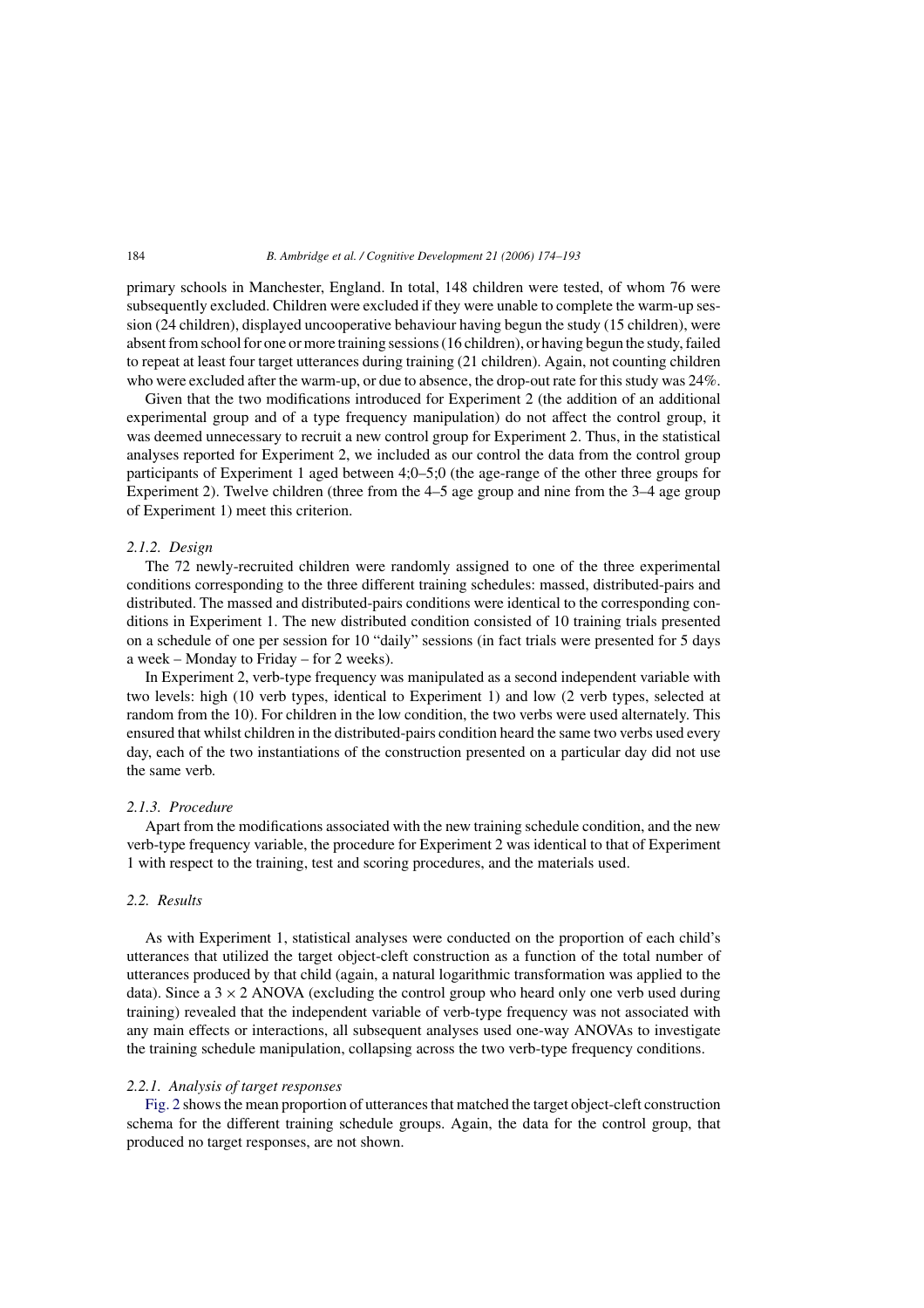<span id="page-11-0"></span>

Fig. 2. Experiment 2. Mean proportion of target object-cleft utterances as a function of each child's total number of utterances by condition (error bars represent standard error). Note: data from the control group (a subset of the control group for Experiment 1) are not shown, as no child produced a target response.

A one-way ANOVA was calculated to investigate the effect of training schedule on the proportion of each child's utterances that used the target object-cleft construction. This yielded a significant main effect of training schedule ( $M_{\text{massed}} = 0.17$ ,  $M_{\text{distributed-pairs}} = 0.39$ ,  $M_{\text{distributed}} = 0.36$ ,  $M_{\text{control}} = 0$ ,  $F_{3,80} = 6.09$ , partial  $\eta^2 = 0.19$ ,  $p = 0.001$ ). Post hoc tests (Fischer's LSD) with a significance level of  $p = 0.01$  revealed that both the distributed-pairs and distributed groups outperformed the control group at  $p = 0.001$  or better, whereas the massed group did not ( $p = 0.12$ , n.s.). The distributed-pairs group significantly outperformed the massed group  $(p=0.01)$ , although the difference between the distributed and massed groups narrowly failed to reach significance  $(p = 0.03)$ at the adopted level of  $p = 0.01$ . Whilst this finding provides limited support for the distributedpairs-advantage hypothesis, there was no tendency for the distributed-pairs group to outperform the distributed group  $(p=0.74, n.s.).$ 

Again, since the production of one single target object-cleft construction using a verb that was not presented in this construction during training constitutes evidence of the child having formed some kind of abstract construction, perhaps a more appropriate measure is the number of children in each training group who produced one or more such utterances. These data are shown in Table 3.

As Table 3 shows, more children in the distributed-pairs and distributed training conditions than the massed training condition produced one or more target object-cleft utterances

Table 3 Experiment 2: number of children producing at least one target utterance

| Training schedule | Group $(n)$ | Children producing at least one cleft |  |  |
|-------------------|-------------|---------------------------------------|--|--|
| Control           |             |                                       |  |  |
| Massed            | 24          |                                       |  |  |
| Distributed-pairs | 24          | 16                                    |  |  |
| Distributed       | 24          | 14                                    |  |  |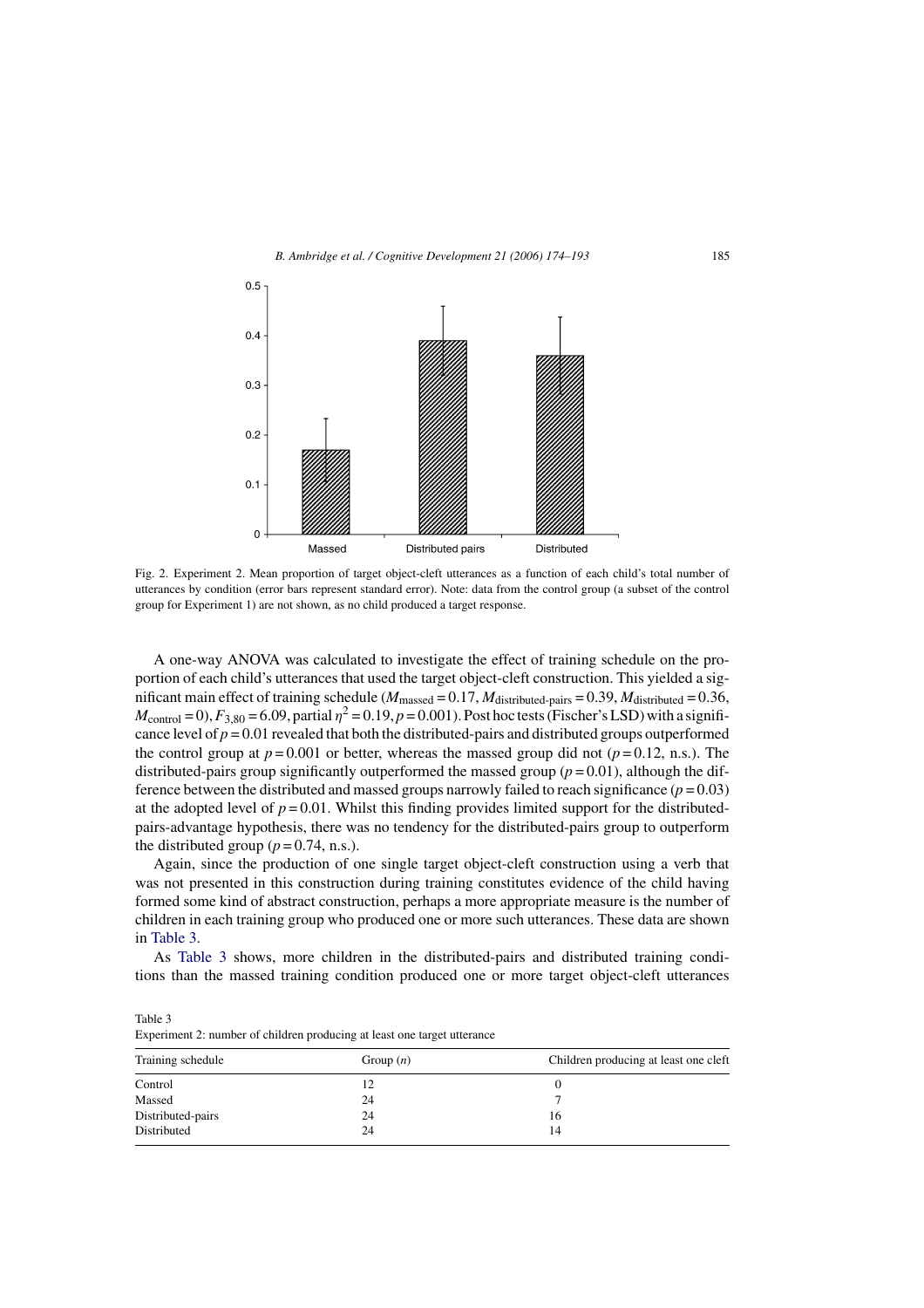|      | Object-NP clause | Subject-cleft |      | Transitive |      |      | Subject-object error | Other error |      |
|------|------------------|---------------|------|------------|------|------|----------------------|-------------|------|
| Mean | S.D.             | Mean          | S.D. | Mean       | S.D. | Mean | S.D.                 | Mean        | S.D. |
| 0.11 | 0.28             | 0.07          | 0.18 | 0.17       | 0.32 | 0.04 | 0.12                 | 0.30        | 0.31 |

Experiment 2: mean proportions of non-target utterances as a function of each child's total number of utterances, and corresponding standard deviations

during the elicited-production test, whilst children in the control group produced no such utterances.

This analysis did reveal a significant difference between both the distributed and distributedpairs groups and the massed group. More children in the distributed group ( $\chi^2$  = 4.19, *p* < 0.05) and the distributed-pairs group ( $\chi^2$  = 6.76, *p* < 0.01) than the massed group produced at least one target utterance at test. No significant difference was found between the distributed and distributedpairs groups ( $\chi^2$  = 0.35, n.s.), whilst the difference between each of the three training groups and the control group was significant (massed  $\chi^2$  = 4.34, *p* < 0.05; distributed  $\chi^2$  = 11.45, *p* < 0.001; distributed-pairs  $\chi^2$  = 14.4, *p* < 0.001).

## *2.2.2. Analysis of non-target responses*

Table 4 shows the mean proportion of utterances that were classified into each of the five non-target categories. The implications of these errors will be taken up in Section 3.

## *2.2.3. Analysis of training phase*

An ANOVA calculated for the proportion of children's attempted repetitions of E2 during training that were successful imitations (again excluding the control group, who as an inclusion criterion displayed a 100% success rate with their sole training utterance) yielded a significant main effect of training schedule  $(M_{\text{massed}} = 0.80$  [corresponding to a mean of 8.54 correct repetitions per child],  $M_{\text{distributed-pairs}} = 0.63$  [7.42 correct repetitions],  $M_{\text{distributed}} = 0.79$  [8.79 correct repetitions],  $F_{2,69} = 3.32$ , partial  $\eta^2 = 0.09$ ,  $p = 0.04$ ). However, since the distributed-pairs group, which exhibited the best performance at test actually produced the fewest correct repetitions during training, the main effect of training schedule observed for the test session cannot be attributed to differences between the groups with respect to the training procedure. It cannot be the case that producing a larger number of instantiations of the construction during training somehow inhibited the production of this construction at test (a habituation or interference effect) since the control group, who heard and produced only a single instance of the construction during training, failed to produce a single exemplar at test.

#### **3. General discussion**

The results of Experiments 1 and 2 provide clear evidence of a distributed learning effect for construction learning. Across both studies, significantly more children who followed either a distributed (1 trial per day for 10 days) or distributed-pairs (2 trials per day for 5 days) training schedule than a massed (10 trials in a single sitting) or control (1 trial) schedule produced at least one target object-cleft construction during the test phase. Additionally, for Experiment 2 and the older children of Experiment 1, children who followed a distributed-pairs schedule produced significantly more target utterances at test than children in the massed or control training groups. Children in the distributed group (Experiment 2) produced more target utterances than children in

<span id="page-12-0"></span>Table 4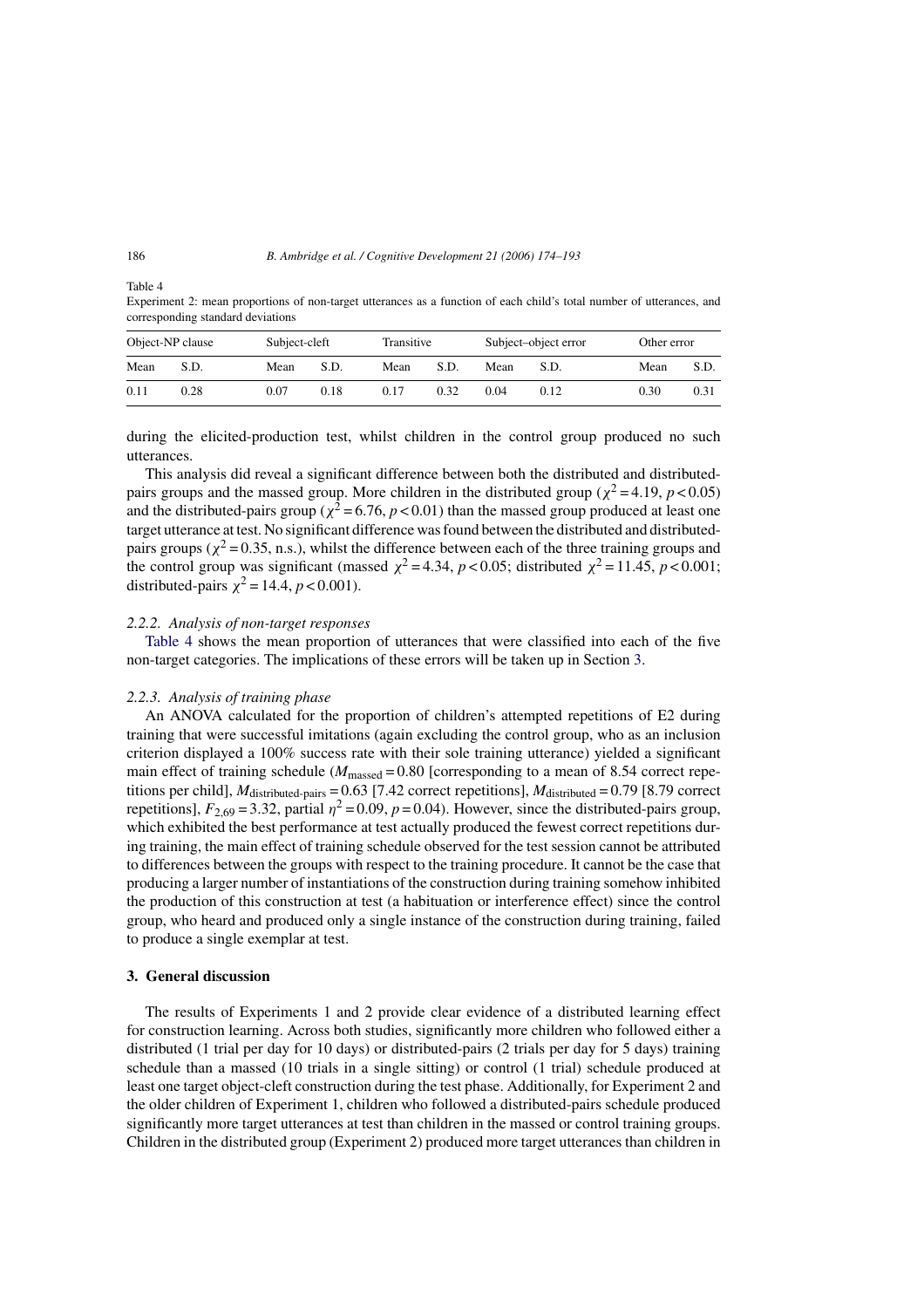the control or the massed group, although this latter difference narrowly failed to reach significance at the adopted significance level of  $p = 0.01$ .

The results of Experiment 2 do not support the distributed-pairs-advantage hypothesis. No difference was found between the distributed and distributed-pairs groups with regard to either the number of target object-cleft utterances produced, or the number of children producing at least one such utterance. Additionally, both the distributed and distributed-pairs groups outperformed both the massed and control groups with regard to the number of children who were able to produce at least one target utterance at test. It could be argued that the fact that the distributed group did not produce significantly more utterances than the massed group provides support for the distributed-pairs advantage hypothesis, and counts against the interpretation that the findings provide support for the distributed learning effect. This conclusion is unwarranted for four reasons. First, since the production of at least one target utterance provides clear evidence that the child has formed an abstraction, the number of children producing one such utterance – a measure on which the massed and distributed groups differed significantly – is a more appropriate measure on which to compare the experimental groups than the total number of target utterances. Second, the distributed and distributed-pairs groups did not differ significantly on either of these two measures. Third, the difference between the massed and distributed groups with regard to the total number of target utterances produced only narrowly failed to reach significance at the adopted level of  $p = 0.01$ , and indeed was significant at the more lenient  $p = 0.05$  level. Fourth, children in the distributed group, but not the massed group, produced significantly more target utterances than children in the control group.

It would seem, then, that the observed advantage for the distributed-pairs over the massed condition (as measured by the number of children able to produce a target utterance at test) was a simple consequence of the increased spacing of instantiations of the construction for the former training schedule group. It might be objected that each training trial consisted of a repetition of the same sentence, and so the distributed condition still enabled the child to compare instantiations of the construction within a small time window. But the fact is that these sentences were verbatim repetitions, and so there were not in fact two different instantiations to compare.

Perhaps the most important aspect of the present findings is their methodological implication. In the language acquisition literature it is common to encounter such claims as "the large majority of children under 3 years of age do not use ... verbs in the transitive construction ... [that] they have not heard in that construction" ([Tomasello, 2000, p](#page-19-0). 222) Such claims, though, are often based on the results of experiments conducted on a massed paradigm, with a large amount of training presented in one or two sessions. For example, [Tomasello and Brooks \(1998\)](#page-19-0) presented 64 tokens of a novel verb in a single training session, and a further 24 presentations in a second session a few days later. The lesson of the present study is that just because children do not produce a certain linguistic item or structure after a certain amount of training, this is not to say that they could not have done so if the training had been more appropriately distributed. It should be clear from the present study (and those of [Childers & Tomasello, 2002;](#page-18-0) [Schwartz & Terrell, 1983\)](#page-19-0) that the key determinant of the level of learning for training studies is not the number of presentations per se, but the number of different days (or, perhaps, sittings) on which at least one presentation is given.

Since the distributed learning effect has been shown to apply to construction learning and to many different types of learning including that outside the linguistic domain (e.g., [Edwards, 1917;](#page-18-0) [Menzel, Manz, Menzel, & Greggers, 2001;](#page-18-0) [Shea, Lai, Black, & Park, 2000\),](#page-19-0) another implication of this finding is that learning processes, such as schematization and analogy that have been shown to operate in non-linguistic domains (e.g., [Markman & Gentner, 1993;](#page-18-0) [Piaget, 1952\)](#page-18-0) can plausibly be invoked to explain the acquisition of grammatical constructions. Of course, it is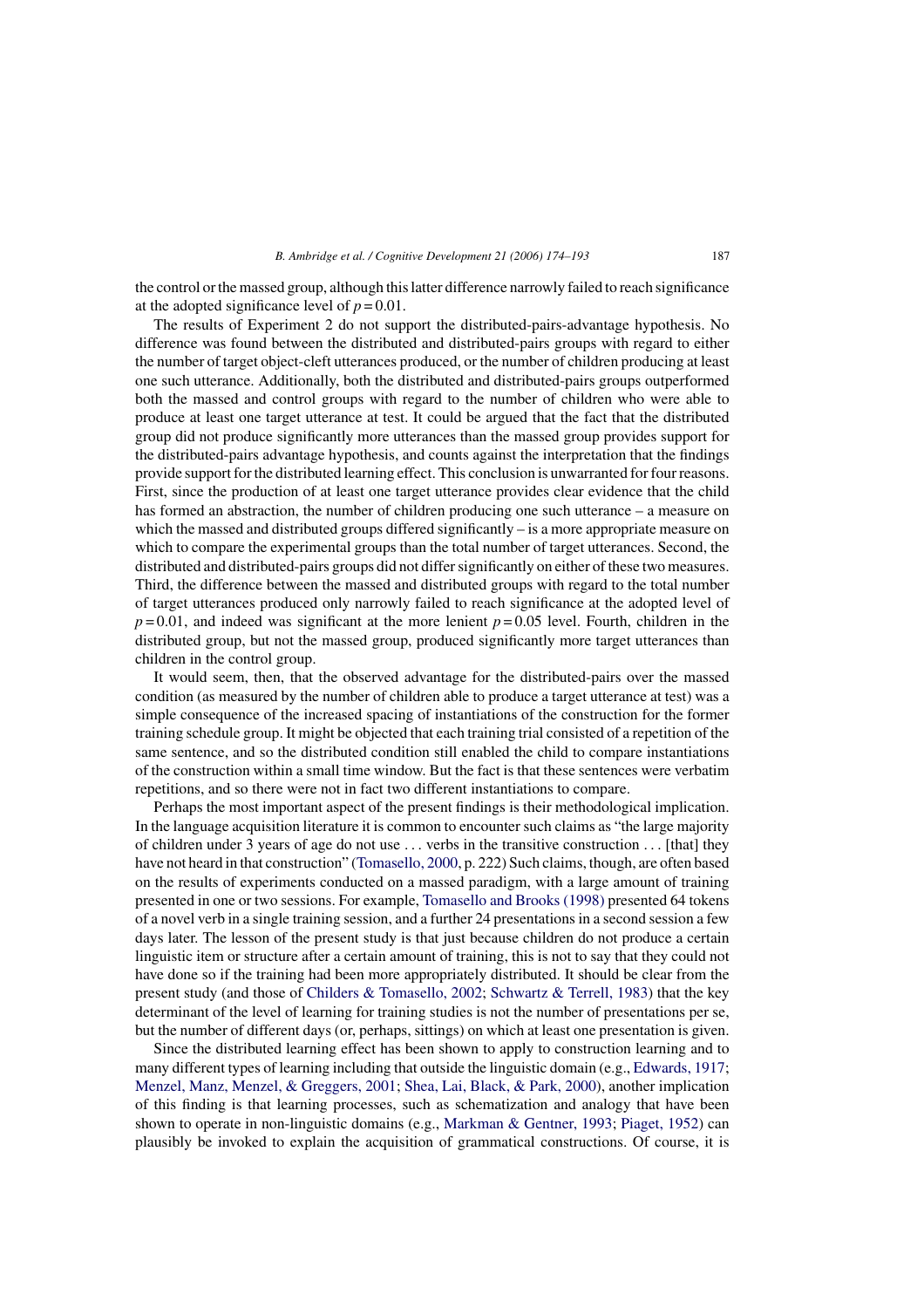entirely possible that linguistic learning is quite different in many respects from other types of learning that benefit from distributed presentation, and we would not wish to claim that our findings provide evidence against the notion that linguistic learning is somehow privileged. The present findings, however, are broadly supportive of accounts under which children acquire language, in the form of a structured inventory of constructions, using skills of learning and categorization that are common to human (and animal) learning in general (e.g., [Tomasello, 2003\).](#page-19-0) With regard to [Markman and Gentner's \(1993\)](#page-18-0) theory, the findings of the present study suggest that, as proposed by [Tomasello \(2003\),](#page-19-0) the process of structure mapping would appear to be applicable in purely linguistic domains.

However, the data do not support Gentner's specific proposal that comparing contiguously presented exemplars is particularly beneficial for this mapping process. Counter-intuitively, perhaps, it would seem that, for grammatical constructions, children are more able to analogize across exemplars and extract a relational schema when those exemplars are more widely distributed in time than when they are temporally contiguous. It is not clear why this should be the case. One possibility is that the formation of non-linguistic schema and syntactic construction schema are different in some crucial respect, and that the experiments conducted by Gentner and colleagues are not fully analogous to the formation of linguistic constructions. If this is the case, then constructivist theorists must investigate further the ways in which the formation of grammatical constructions is similar to and different from other types of analogy formation.

Another possibility is that the advantage for distributed presentation found in the present study may simply reflect improved learning of the invariant lexical material (*It was the* ... *that the* ...), particularly given that [Challis \(1993\)](#page-17-0) demonstrates that the distributed learning effect applies to whole sentences. The analogy-formation process required in the present study would be more similar to that required in the study of [Markman and Gentner \(1993\)](#page-18-0) if different instantiations of the construction shared no common lexical material. Indeed, in addition to partially abstract constructions, which retain some invariant lexical material between instantiations (e.g., cleft constructions or the *by* passive), children must learn a number of entirely abstract constructions, different instantiations of which may share no lexical overlap. In fact, two such constructions, the *[SUBJECT] [VERB] [OBJECT]* transitive and *[SUBJECT] [VERB]* intransitive constructions, are almost certainly the two most common in adult speech. It would be interesting to see whether the distributed learning effect holds for wholly abstract constructions. Since even prelinguistic children will have had considerable exposure to the wholly abstract transitive and intransitive constructions, such experimental investigations would need to make use of novel (nonce) constructions ([Akhtar, 1999;](#page-17-0) [Goldberg, Casenhiser & Sethuraman, 2004\)](#page-18-0) although, of course, such studies have their own associated problems, such as that of ecological validity.

When considered together with the findings of Schwartz and Terrel (1983) and [Childers and](#page-18-0) [Tomasello \(2002\), t](#page-18-0)he findings of the present study are broadly supportive of the view that a single set of general learning and cognitive processes is responsible for the acquisition of both individual lexical items (the lexicon) and regular and irregular grammatical constructions (the grammar) (see [Bates & Goodman, 1999;](#page-17-0) [Langacker, 1987;](#page-18-0) [Tomasello, 2003\).](#page-19-0) Under the so-called dual-process theories (e.g., [Clahsen, 1999;](#page-18-0) [Pinker, 1991\),](#page-18-0) irregular constructions (such as irregular past tense forms or constructional idioms) are acquired by general learning processes sensitive to effects of frequency, similarity, and so forth, which are also used to learn individual lexical items. Regular constructions (such as regular past tense forms or the transitive construction) are not acquired by means of general learning processes, but are formed using computational rules operating on variables that stand for innately specified syntactic categories and morphemes.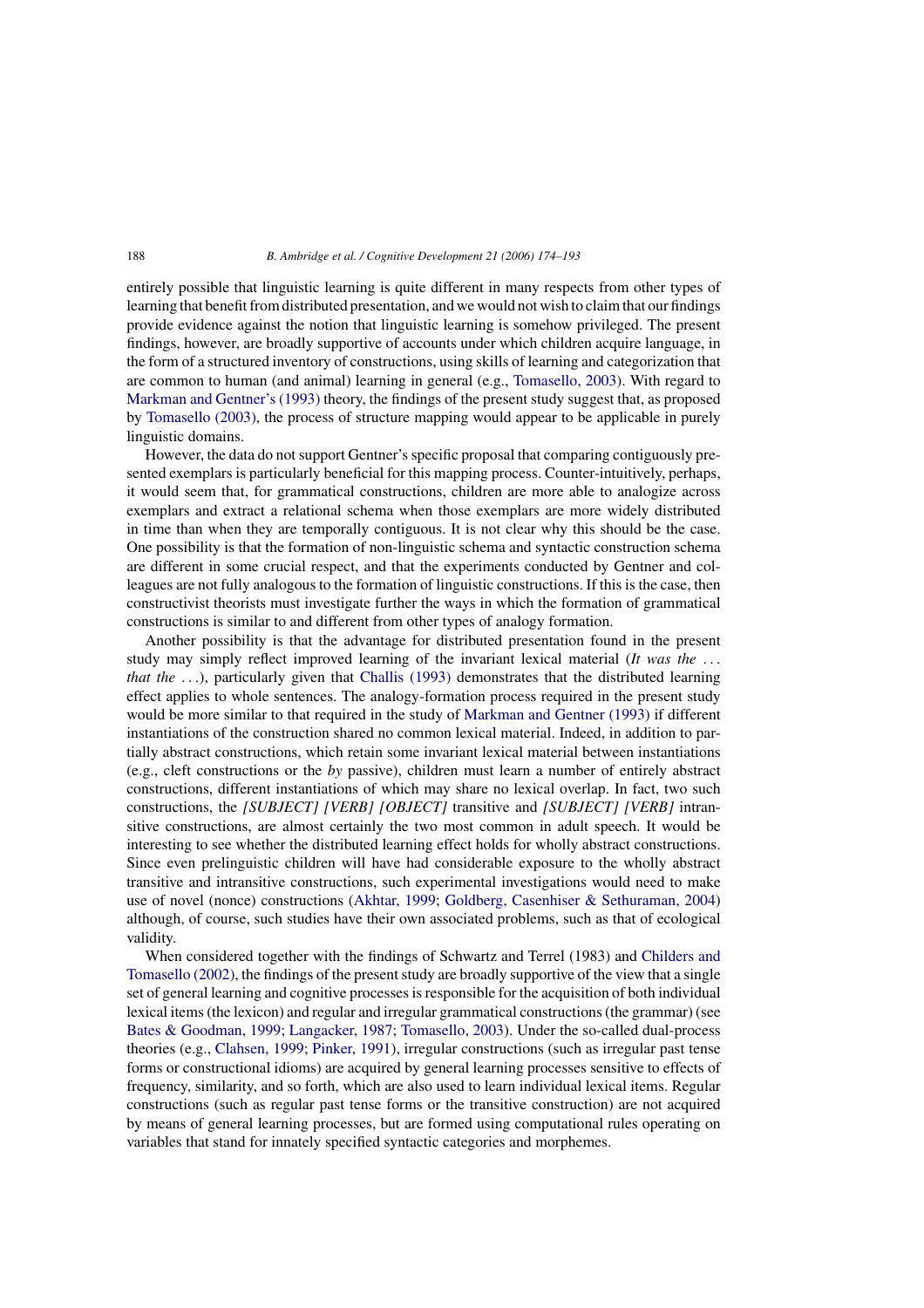We do not wish to claim, of course, that our findings count against dual-process accounts of language acquisition. It remains entirely possible that word learning and construction learning are crucially different in one or more respects. Our claim is simply that the finding that an extremely robust and well-replicated effect for word learning applies also to construction learning increases the plausibility of so-called single-process accounts, under which lexical items and grammatical constructions are acquired using a single learning mechanism. Indeed, under accounts such as [Langacker \(1987\),](#page-18-0) word learning and construction learning are conceptualized as a single process, operating on a different scale. In a highly inflected language such as Polish, where every noun consists of a stem plus a morphological marker, each noun can be viewed as a partially abstract (morphological) construction. Furthermore, in agglutinating languages (such as Turkish, Finnish or Hungarian) a single verb form often contains attached elements indicating participants, tense, number and so on, and so may be considered analogous to a syntactic argument-structure construction in English.

The nature and frequency of children's errors often provide important insights into the mechanisms underlying language acquisition. Children's uses of the various non-target construction schemas in this study have implications for a number of specific proposals. For example, utterances in which a child uses a simple object-NP clause or *reduced cleft* construction (*It was the cup*) may provide some support for a *construction-conspiracy* account of language acquisition [\(Abbot-Smith & Behrens, in press;](#page-17-0) [Croft, 2001;](#page-18-0) [Elman et al., 1996;](#page-18-0) [Goldberg, 1995;](#page-18-0) [Langacker,](#page-18-0) [1988, 1991, 2000;](#page-18-0) [Ruhland et al., 1995\).](#page-19-0) Under this account, children's acquisition of certain complex grammatical constructions is facilitated by prior knowledge of a number of source constructions which instantiate a part of the target construction. Utterances in the present study in which a child used a simple object-NP clause (or reduced cleft) construction (a mean of 13% of all utterances across both experiments) are relevant to this proposal, as this construction may serve as a source construction for the target object-cleft construction (*It was the cup that the frog took*). Thus, it would appear that some children who had not fully acquired the target construction instead used a shorter, simpler construction that instantiates a part of the target construction.

Subject-cleft constructions, such as *It was the frog that took the cup* (which constitute 6.5% of all utterances across both experiments) are perhaps the most interesting of the non-target constructions produced, as they reflect the fusion of the target object-cleft construction (*It was the cup that the frog took*) with the *SVO* transitive construction, often described as the *default* construction for the type of scene enacted in the present study [\(Fillmore, 1977;](#page-18-0) [Hopper & Thompson,](#page-18-0) [1980\).](#page-18-0) When producing a subject-cleft utterance, the child preserves the basic structure of the object-cleft construction but realigns the SUBJECT, OBJECT and VERB slots to conform to their ordering in the default, and, of course, much more frequent, *SVO* transitive construction (see [Bever, 1970;](#page-17-0) [Slobin & Bever, 1982,](#page-19-0) for experimental work along these lines). In the case of subject–object errors (2.5% of all utterances), the child again preserves the structure of the target construction but in this case realigns the SUBJECT and OBJECT slots, but not the VERB slot, to their canonical positions, resulting in an utterance with the AGENT and PATIENT roles reversed (*It was the frog that the cup took*). The presence of such errors then, provides some support for the claim that constructions are learned not in isolation, but as part of a hierarchical network of interrelated constructions which compete for activation ([Abbot-Smith & Behrens, in press;](#page-17-0) [Croft,](#page-18-0) [2001;](#page-18-0) [Elman et al., 1996;](#page-18-0) [Goldberg, 1995;](#page-18-0) [Langacker, 1988, 1991, 2000;](#page-18-0) [Ruhland et al., 1995\).](#page-19-0)

Finally, the rate of production of transitive constructions simply represents the extent to which children default to the preferred or prototypical construction denoting a highly transitive event [\(Fillmore, 1977;](#page-18-0) [Hopper & Thompson, 1980\).](#page-18-0) The fact that children produced this construction with relatively high frequency (15% of all utterances across both experiments), despite fairly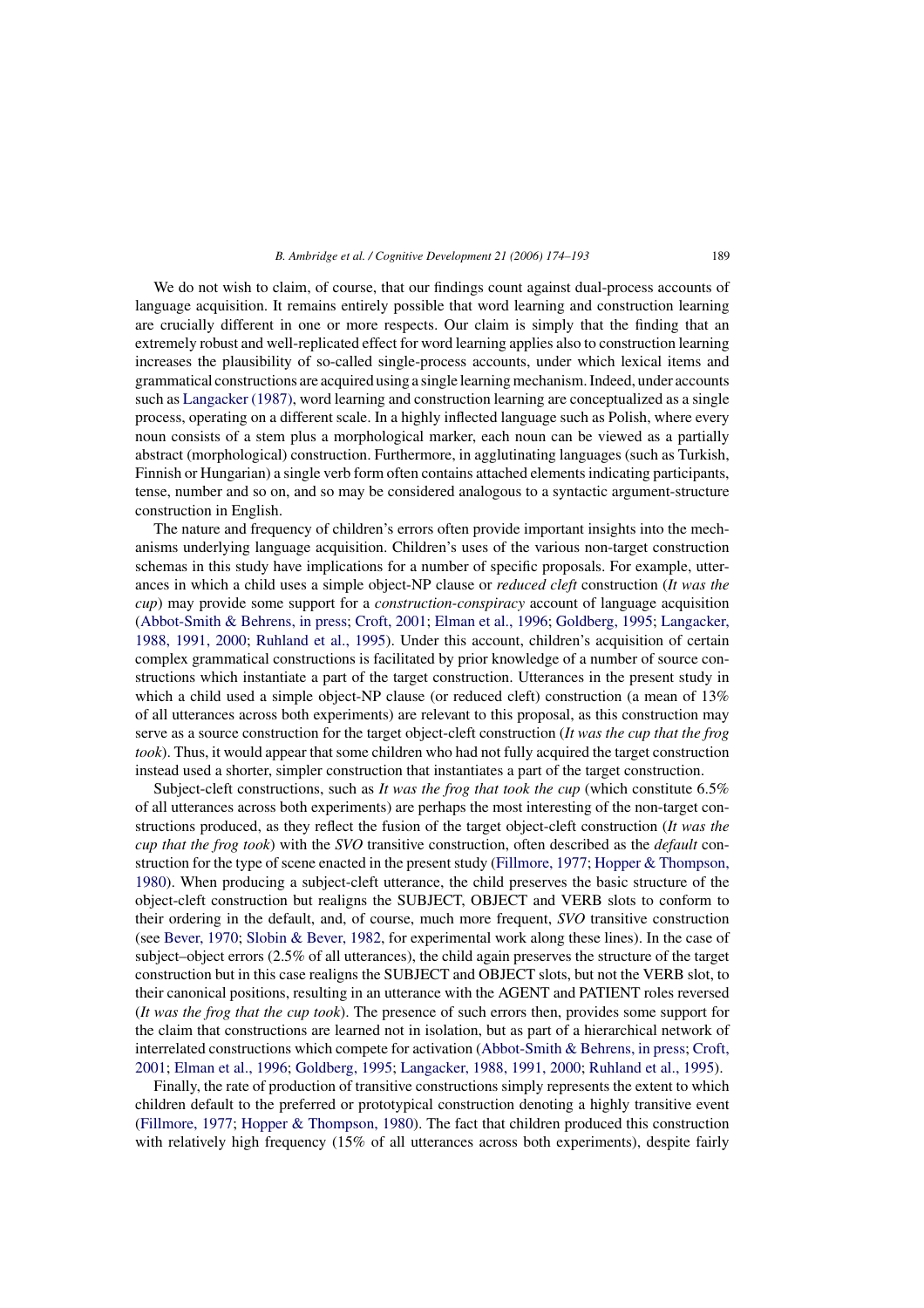<span id="page-16-0"></span>extensive training with an alternative construction, suggests that the argument that children's productions were, in many cases, influenced by a competing default *SVO* construction is plausible.

In conclusion, children acquire abstract grammatical constructions on the basis of the language they hear. The present study has demonstrated that the manner in which this input is temporally distributed significantly affects the learning process in a similar way for the learning of grammatical constructions, individual lexical items, and non-linguistic skills. This finding has implications for our understanding of the cognitive and learning processes that underlie language acquisition. Future research should attempt to specify in more detail both the nature of the input and the learning processes that enable young children to acquire a natural language.

#### **Acknowledgements**

We would like to thank the children, parents and teachers of the following schools who took part in the research reported here: Bishop Billsborrow RC Primary School, St Paul's CofE School, St Catherine's RC Primary School, William Hulme's Grammar School and Day Nursery, The Friars School, North Grecian Primary School, Collyhurst Nursery School, St Willabroads RC Primary School, Newall Green Infants School, Ashbury Community Primary School, St Gilbert's School, Haverley Hey Primary School and Christ the king RC Primary School. Our thanks are also due to the following for serving as E2 on various occasions: Eleanor O' Malley, Victoria Hulks, Anna Roby and Evan Kidd, and to Franklin Chang for a particularly helpful methodological insight. This research was funded by a Ph.D Scholarship from the Max Planck Institute for Evolutionary Anthropology, Leipzig, Germany and by an ESRC Postdoctoral Fellowship (PTA-026-27-0705), both to the first author.

## **Appendix A**

See Tables A.1 and A.2.

Table A.1 Verbs used in the experiment

| Verb   | Experimental phase where used | Frequency (BNC spoken texts) |
|--------|-------------------------------|------------------------------|
| Take   | Training                      | 20878                        |
| Hold   | Training                      | 2140                         |
| Pull   | Training                      | 1423                         |
| Choose | Training                      | 919                          |
| Touch  | Training                      | 583                          |
| Rub    | Training                      | 227                          |
| Grab   | Training                      | 206                          |
| Bite   | Training                      | 172                          |
| Punch  | Training                      | 62                           |
| Hide   | Training                      | 325                          |
| Find   | Test                          | 8119                         |
| Move   | Test                          | 4803                         |
| Drop   | Test                          | 1060                         |
| Kick   | Test                          | 445                          |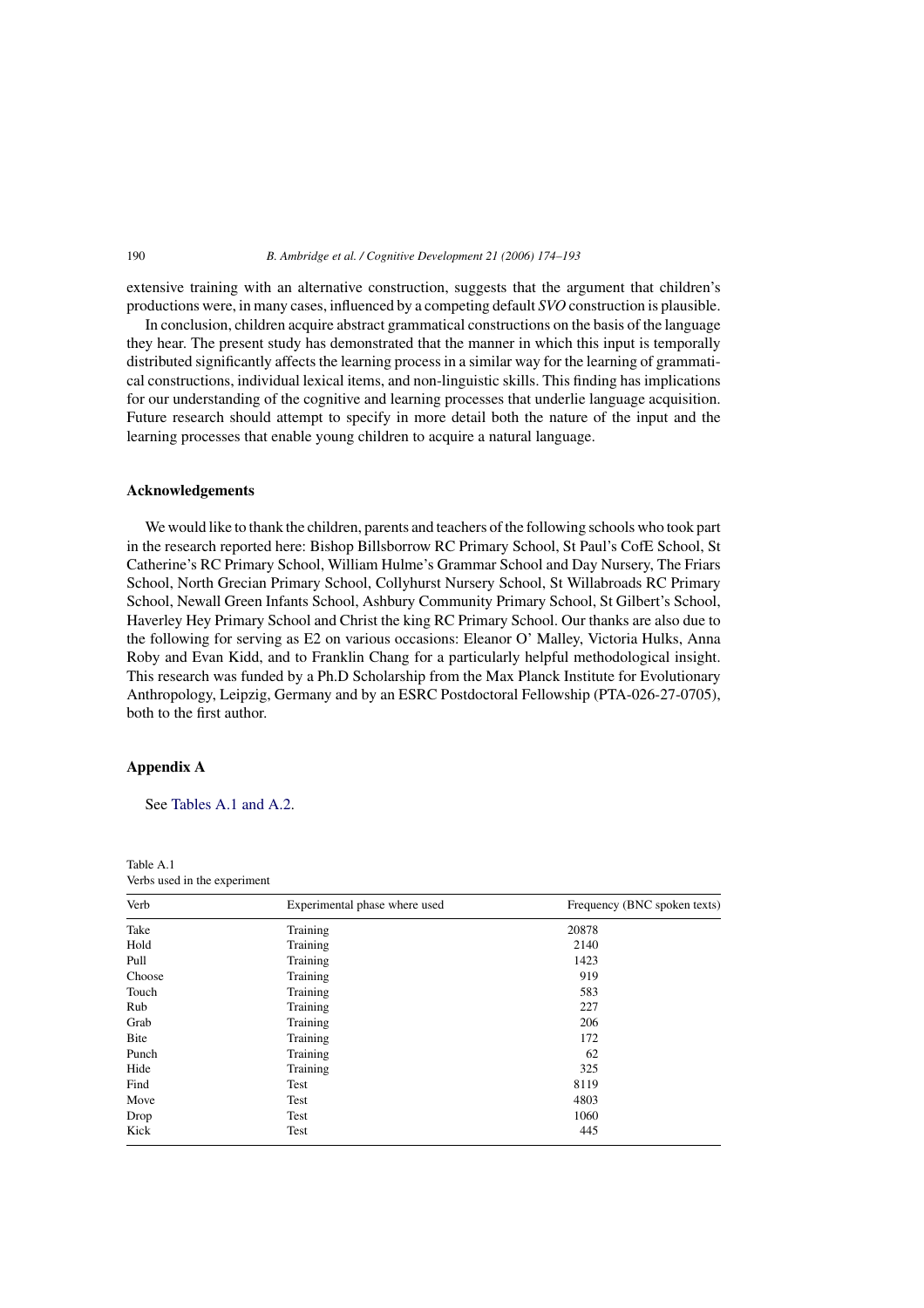## <span id="page-17-0"></span>Table A.2 Utterance categories and scoring criteria

| Target object<br>cleft | Demonstrative | <b>BE</b>       | NP (PATIENT)        |                | <b>COMP</b>           | NP (AGENT)    |              | <b>VERB</b>                                                                      |
|------------------------|---------------|-----------------|---------------------|----------------|-----------------------|---------------|--------------|----------------------------------------------------------------------------------|
|                        | That          | was<br>1S<br>`s | the<br>a<br>$\circ$ | <b>PATIENT</b> | that<br>what<br>which | the<br>a<br>0 | <b>AGENT</b> | VERB (any form, any<br>semantically<br>appropriate verb not<br>presented in this |
|                        |               |                 | pronoun             |                |                       | pronoun       |              | construction)                                                                    |

| Object NP<br>clause | Demonstrative | ВE              | NP (PATIENT)               |  |  |
|---------------------|---------------|-----------------|----------------------------|--|--|
| (reduced<br>cleft)  | That          | was<br>1S<br>`s | <b>PATIENT</b><br>the<br>a |  |  |
|                     |               |                 | pronoun                    |  |  |

| Subject cleft | Demonstrative | <b>BE</b>       | NP(AGENT) |              | <b>COMP</b>           | <b>VERB</b>                                              | NP (PATIENT)  |                |
|---------------|---------------|-----------------|-----------|--------------|-----------------------|----------------------------------------------------------|---------------|----------------|
|               | It<br>That    | 1S<br>was<br>`s | the<br>a  | <b>AGENT</b> | that<br>what<br>which | VERB (any form,<br>any semantically<br>appropriate verb) | the<br>a<br>0 | <b>PATIENT</b> |
|               |               |                 |           | pronoun      |                       |                                                          | pronoun       |                |

| Transitive | NP (AGENT) |              | <b>VERB</b>                                              | NP (PATIENT)  |                |  |
|------------|------------|--------------|----------------------------------------------------------|---------------|----------------|--|
|            | the<br>a   | <b>AGENT</b> | VERB (any form,<br>any semantically<br>appropriate verb) | the<br>a<br>0 | <b>PATIENT</b> |  |
|            | Pronoun    |              |                                                          | pronoun       |                |  |

| Subject-     | Demonstrative | <b>BE</b>      |                     | NP (PATIENT)                                   | <b>COMP</b>           |                                     | NP (AGENT)                                       | Verb                                                     |
|--------------|---------------|----------------|---------------------|------------------------------------------------|-----------------------|-------------------------------------|--------------------------------------------------|----------------------------------------------------------|
| object error | That          | was<br>1S<br>U | the<br>a<br>pronoun | <b>AGENT</b><br><b>AGENT</b><br><b>PATIENT</b> | that<br>what<br>which | the<br>a<br>$\mathbf{0}$<br>pronoun | <b>PATIENT</b><br><b>AGENT</b><br><b>PATIENT</b> | VERB (any form, any<br>semantically<br>appropriate verb) |

## **References**

- Abbot-Smith, K., & Behrens, H. How known constructions influence the acquisition of new constructions: The German periphrastic passive and future constructions. *Cognitive Science* in press.
- Akhtar, N. (1999). Acquiring basic word order: Evidence for data-driven learning of syntactic structure. *Journal of Child Language*, *26*, 339–356.
- Bates, E., & Goodman, J. C. (1999). On the emergence of grammar from the lexicon. In B. MacWhinney (Ed.), *The emergence of language*. Mahwah, NJ: Lawrence Erlbaum.
- Bever, T. G. (1970). The cognitive basis for linguistic structures. In J. R. Hayes (Ed.), *Cognition and the development of language*. New York: Wiley.
- Braine, M. D. S. (1976). Children's first word combinations. *Monographs of the Society for Research in Child Development*, 41(164).

Bybee, J. (1995). Regular morphology and the lexicon. *Language and Cognitive Processes*, *10*(5), 425–455.

- Cameron-Faulkner, T., Lieven, E., & Tomasello, M. (2003). A construction based analysis of child directed speech. *Cognitive Science*, *27*, 843–873.
- Challis, B. H. (1993). Spacing effects on cued-memory tests depend on level of processing. *Journal of Experimental Psychology: Learning, Memory and Cognition*, *19*, 296–389.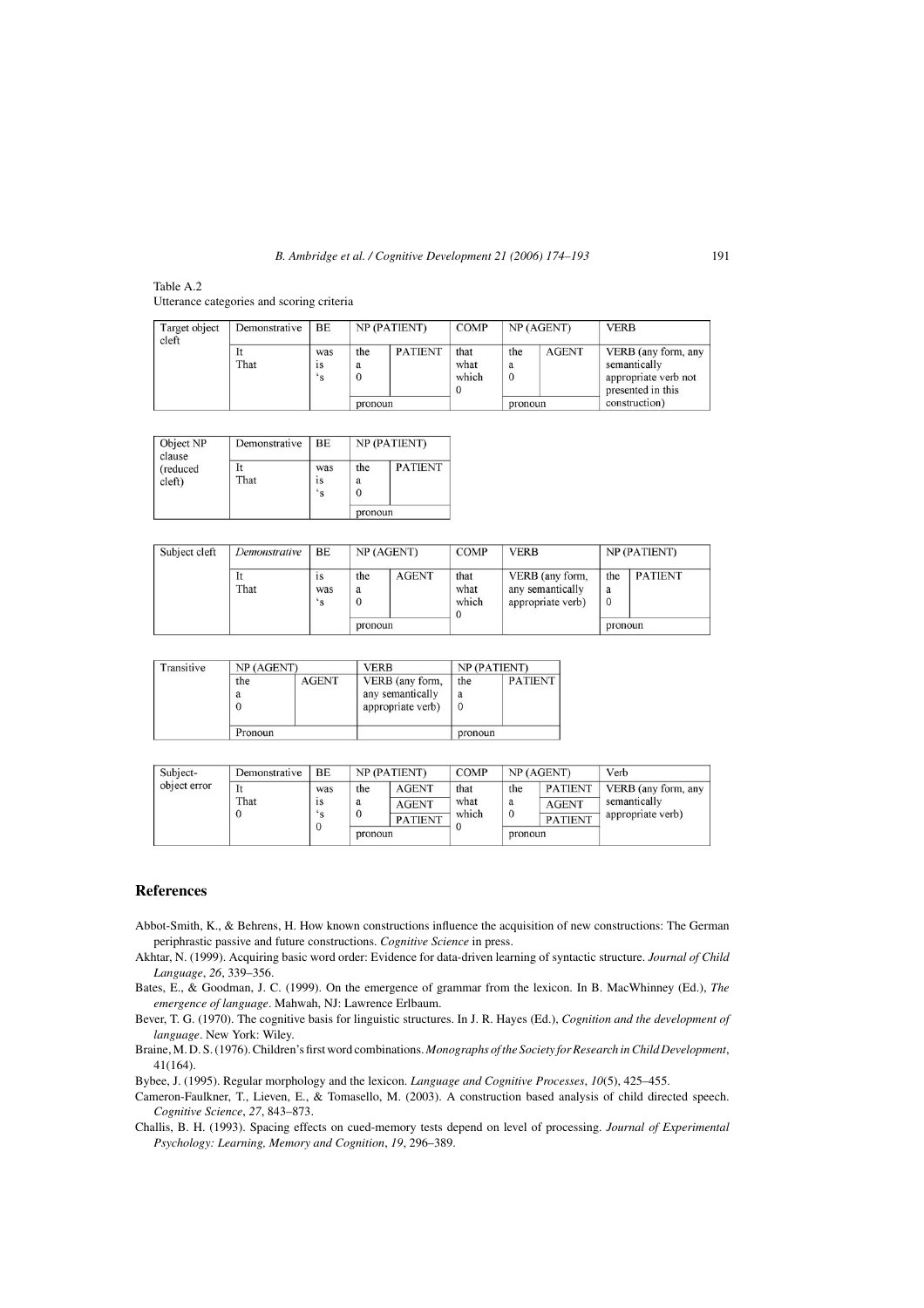- <span id="page-18-0"></span>Childers, J., & Tomasello, M. (2001). The role of pronouns in young children's acquisition of the English transitive construction. *Developmental Psychology*, *37*, 739–748.
- Childers, J. B., & Tomasello, M. (2002). Two-year olds learn novel nouns, verbs and conventional actions from massed or distributed exposures. *Developmental Psychology*, *38*(6), 867–978.
- Clahsen, H. (1999). Lexical entries and rules of language: A multi-disciplinary study of German inflection. *Behavioral and Brain Sciences*, *22*(6), 991–1013.
- Croft, W. (2001). Radical Construction Grammar: Syntactic theory in typological perspective. Oxford: Oxford University Press.
- Dempster, F. (1996). Distributing and managing the conditions of encoding and practice. In E. Bjork & R. Bjork (Eds.), *Handbook of perception and cognition* (2nd ed.). New York: Academic Press.
- Edwards, A. S. (1917). *The distribution of time in learning small amounts of material. In studies in psychology* ( 209–213). Worchester, MA: Wilson.
- Elman, J., Bates, E., Johnson, M., Karmiloff-Smith, A., Parisi, D., & Plunkett, K. (1996). *Rethinking innateness*. Cambridge, MA: MIT Press.

Fillmore, C. (1977). *Topics in lexical semantics*. Bloomington, IA: Indiana University Press.

- Gentner, D., Loewenstein, J., & Thompson, L. (2003). Learning and transfer: A general role for analogical encoding. *Journal of Educational Psychology*, *95*(2), 393–408.
- Goldberg, A. E. (1995). *Constructions: A construction grammar approach to argument structure*. Chicago: University of Chicago Press.
- Goldberg, A. E., Casenhiser, D., & Sethuraman, N. (2004). Learning argument structure generalizations. *Cognitive Linguistics*, *25*(3), 289–316.
- Goldstone, R. L. (1996). Alignment-based nonmonotonicities in similarity. *Journal of Experimental Psychology: Learning, Memory, and Cognition*, *22*, 988–1001.
- Gomez, R. L. (2002). Variability and detection of invariant structure. *Psychological Science*, *13*(5), 431–436.
- Holyoak, K. J., & Koh, K. (1987). Surface and structural similarity in analogical transfer. *Memory and Cognition*, *15*, 332–340.
- Holyoak, K. J., & Thagard, P. R. (1989). Analogical mapping by constraint satisfaction. *Cognitive Science*, *13*, 295– 355.
- Hopper, P., & Thompson, S. (1980). Transitivity in grammar and discourse. *Language*, *56*(2), 215–299.
- Janiszewski, C., Noel, H., & Sawyer, A. (2003). A meta-analysis of the spacing effect in verbal learning: Implications for research on advertising repetition and consumer memory. *Journal of Consumer Research*, *30*, 138–149.
- Kotovsky, L., & Gentner, D. (1996). Comparison and categorization in the development of relational similarity. *Child Development*, *67*, 2797–2822.
- Langacker, R. W. (1987). *Foundations of cognitive grammar: Theoretical prerequisites.* Stanford, CA: Stanford University Press.
- Langacker, R. W. (1988). A usage-based model. In B. Rudzka-Ostyn (Ed.), *Topics in cognitive linguistics* (pp. 127–161). Amsterdam: Benjamins.
- Langacker, R. W. (1991). *Foundations of cognitive grammar. Vol. 2: Descriptive application*. Stanford: Stanford University Press.
- Langacker, R. W. (2000). A dynamic usage-based model. In M. Barlow & S. Kemmer (Eds.), *Usage-based models of language* (pp. 1–63). Stanford: CSLI Publications.
- Loewenstein, J., & Gentner, D. (2001). Spatial mapping in preschoolers: Close comparisons facilitate far mappings. *Journal of Cognition and Development*, *2*(2), 189–219.
- Markman, A. B., & Gentner, D. (1993). Structural alignment during similarity comparisons. *Cognitive Psychology*, *25*, 431–467.
- Menzel, R., Manz, G., Menzel, R. M., & Greggers, U. (2001). Massed and spaced learning in honeybees: The role of CS, US, the inter-trial interval and the test interval. *Learning and Memory*, *8*, 198–208.
- Onnis, L., Monaghan, P., Christiansen, M. H., & Chater, N. (2004). Variability is the spice of learning, and a crucial ingredient for detecting and generalising in nonadjacent dependencies. In *Proceedings of the 26th Annual Conference of the Cognitive Science Society*.
- Piaget, J. (1952). *The origins of intelligence in children*. Norton: New York.
- Pine, J. M., Lieven, E. V. M., & Rowland, C. F. (1998). Comparing different models of the development of the English verb category. *Linguistics*, *4*(356), 807–830.
- Pinker, S. (1991). Rules of language. *Science*, *253*(5019), 530–535.
- Rowland, C. F., & Pine, J. M. (2000). Subject-auxiliary inversion errors and wh-question acquisition: 'What children do know?'. *Journal of Child Language*, *27*(1), 157–181.